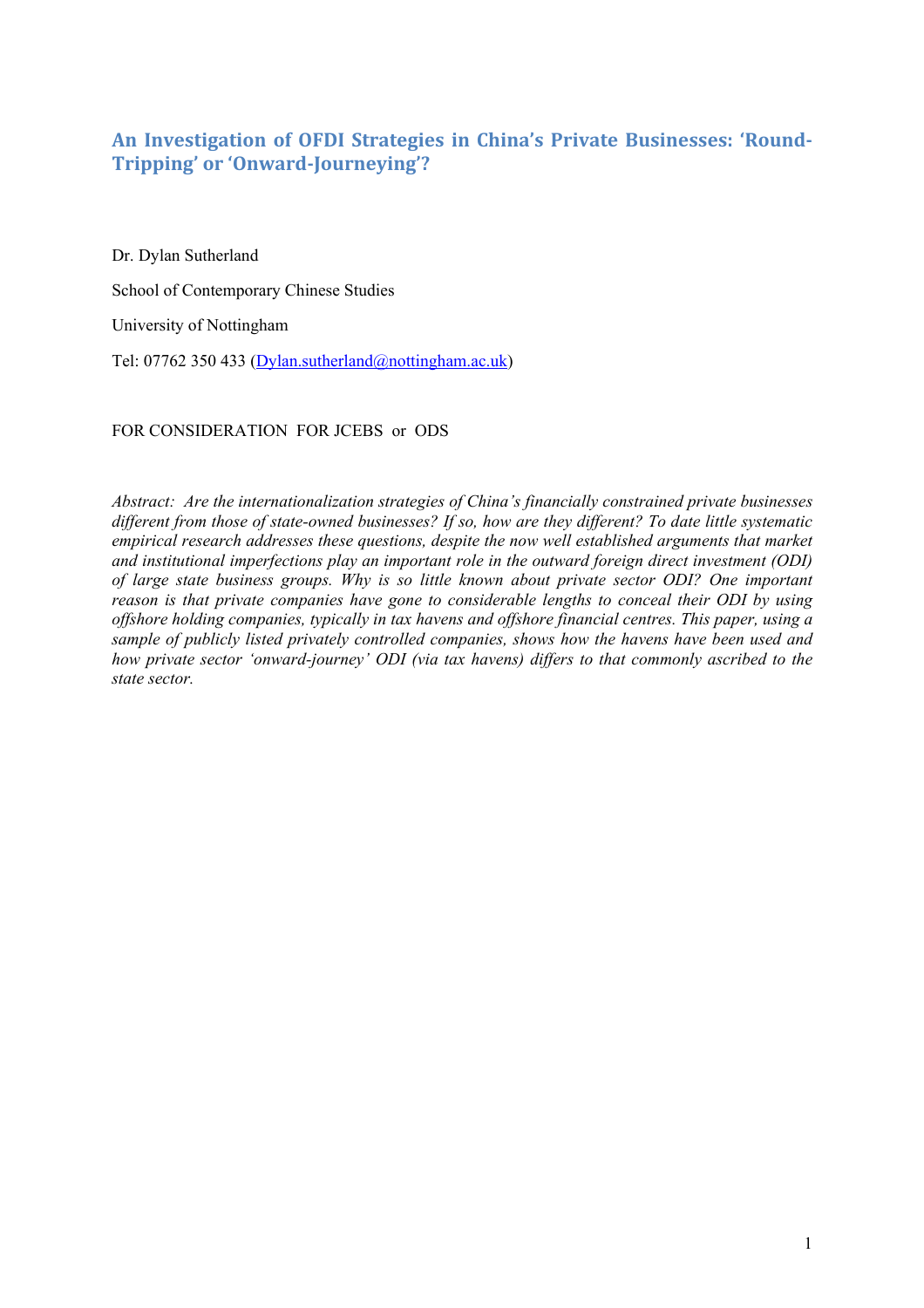# **Contents**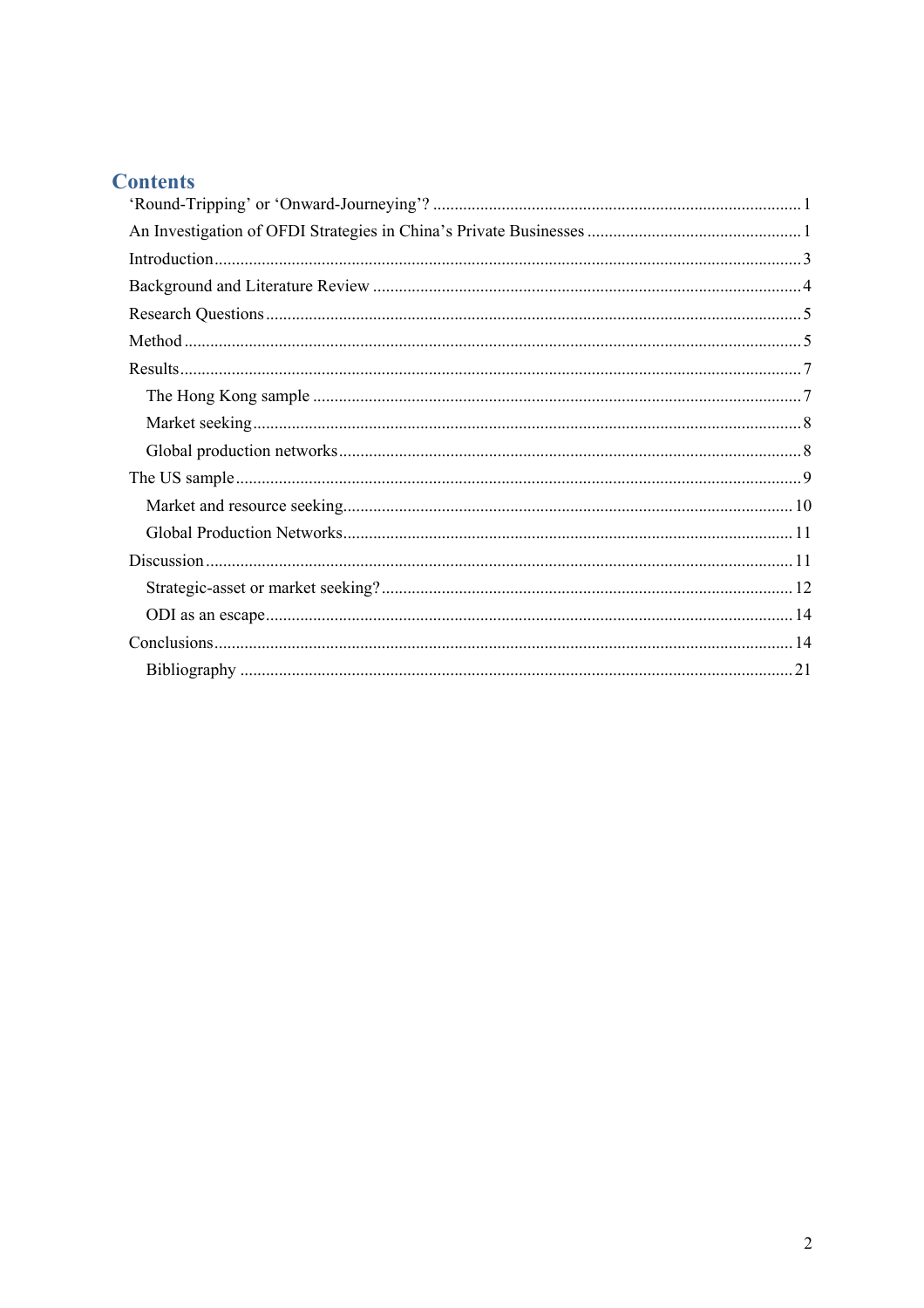### **Introduction**

l

Are the internationalization strategies of China's financially constrained private businesses different from those of state-owned businesses? If so, how are they different? To date little systematic empirical research addresses these questions, despite the now well established arguments that market and institutional imperfections play an important role in the outward foreign direct investment (ODI) of large *state* business groups (Buckley et al 2009; Morck et al 2008; Sutherland 2009). Given these noted features of Chinese ODI, particularly its close association with government and state institutions, it is of interest to ask whether ODI from China's private businesses is somehow different. In particular, because of strong financial support from state institutions, Chinese ODI is quite often characterised as being 'strategic-asset-seeking' in its nature (Child & Rodrigues, 2005; P. Deng, 2007; Ping. Deng, 2009; Rui & Yip, 2008). Such ODI looks to acquire critical technologies, brands, management and the like. Importantly, it is not motivated by a firm's existing competencies, but rather looks to add new competencies. As such some have suggested that new theories of OFDI may be needed to explain it (Child & Rodrigues, 2005; Matthews, 2006). One idea that has been floated is the notion of 'spring-boarding' (Luo and Tung 2007).

 Given that most of China's private businesses do not benefit from such preferential treatment, particularly as regards financing, it is interesting to ask whether private sector ODI shares similar traits to state sector ODI. In fact, to date relatively little is known about ODI from China's private businesses. One reason for this is that much current research has focused on only a few high profile case-studies from which it is hard to draw general conclusions (Child and Rodrigues, 2005; Deng 2009). Another is that many quantitative studies have relied upon official ODI data. The ODI activities of many of China's private businesses, however, as we shall show, are often undertaken via offshore holding companies, typically in the Cayman Islands (with the use of further BVI and Hong Kong intermediary holding companies). As such their ODI activities are not captured in any meaningful way in this official data.<sup>1</sup> We dub the use of offshore havens by Chinese companies for the purpose of further international investment '*onward- journeying*'. While considerable amounts of Chinese ODI still 'round-trips', now primarily because it wishes to avail of funds available in international capital markets as opposed to for tax reasons (tax rates for foreign and domestic corporations were harmonised at the beginning of 2008), a significant share also onward-journeys.2

The paper is organised as follows. Firstly, we outline the background to the study, including the focus in the literature on state encouraged strategic-asset-seeking ODI from state owned groups. Secondly, in light of this we specify our research questions relating to private sector ODI. Thirdly, our method is discussed. We develop a novel approach to further explore the ODI strategies of China's financially constrained privately controlled businesses. We do so by identifying 150 privately controlled companies that have undertaken IPOS and listed on US and HK stock exchanges between January 2004 and September 2009. These companies are financially constrained (as they look to foreign markets to raise capital). As such they constitute an interesting sample to compare and contrast state and private sector ODI strategies. This is followed by the results and discussion of their significance. Of the 150 businesses we identify 57 that have engaged in 'onward journey' ODI (in the form of 158 foreign subsidiaries). We analyse these investments in more detail and show that onward journey ODI from China's private firms is a large and important component of China's ODI, despite the fact it remains largely unrecognized to date. It is also qualitatively quite different to the strategic-assetseeking type investments claimed to be made by many state firms. We conclude by arguing that

<sup>&</sup>lt;sup>1</sup> Only the first step is identified, hence the large volumes recorded to the Cayman Islands and increasingly Hong Kong. See Cantwell (1994) for a discussion of the problem of special purpose entities and ODI.<br><sup>2</sup> A large market for the property rights of Chinese companies also exists offshore in the tax havens, particularly

the BVI.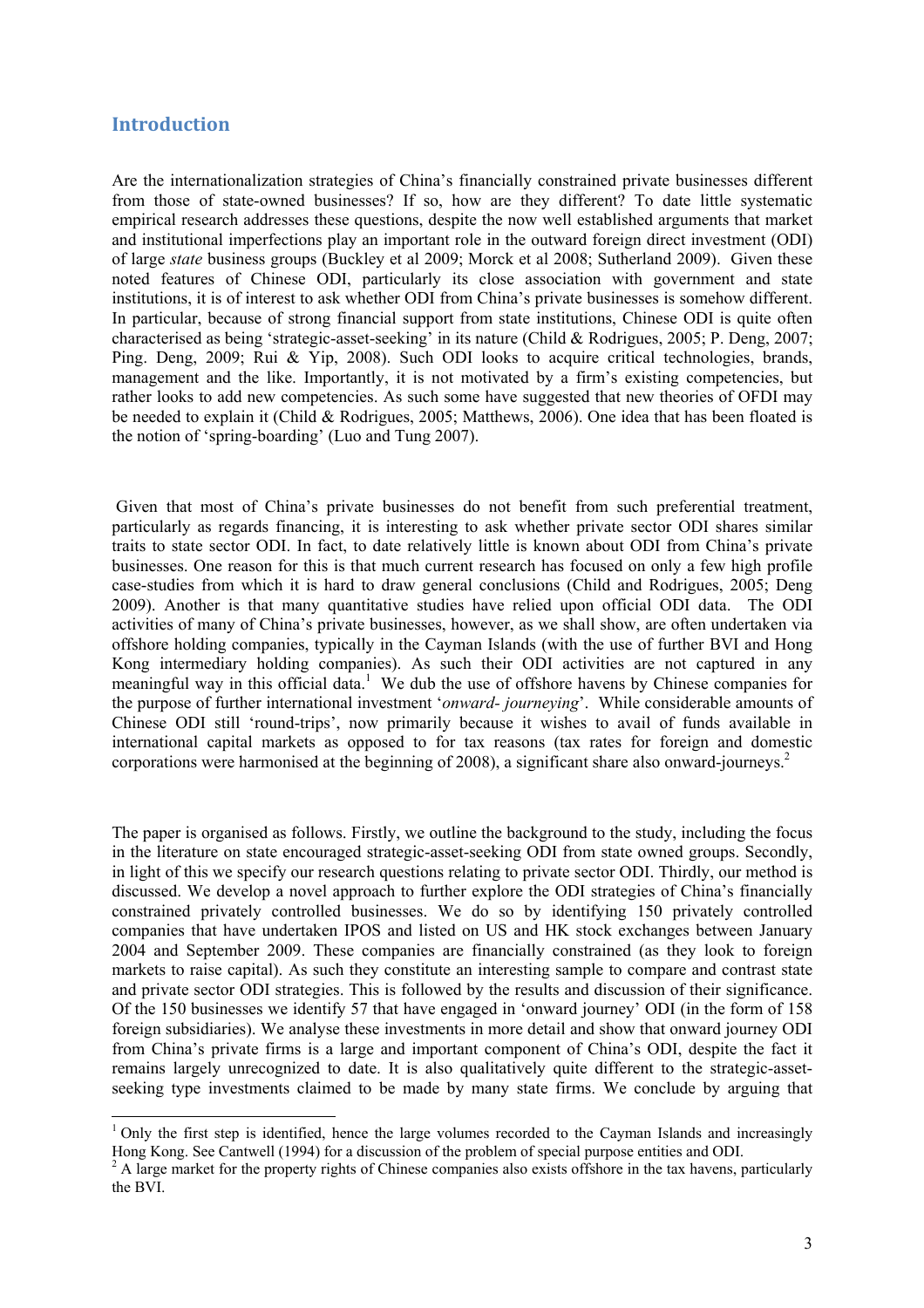conventional International Business theory may be more applicable to private sector Chinese ODI than is generally recognised.

#### **Background and Literature Review**

Studies on Chinese ODI to date have asked what motivates Chinese ODI and whether the internationalisation experience of Chinese firms may be different to that of the firms from developed markets, upon which extant theory is predominantly based (Child & Rodrigues, 2005; Morck, Yeung, & Zhao, 2008; Rui & Yip, 2008). Since the publication of Child and Rodrigues's (2005) article, a number of others have also argued that strategic-asset-seeking is a major activity of Chinese companies venturing overseas (Deng 2009; Rui and Yip 2008). The common theme that has emerged in these studies, moreover, is the idea that Chinese ODI is driven more by the desire of Chinese firms to 'springboard' via acquisition of 'strategic-assets'. Such assets, including technologies, brands, management know-how and the like, are used primarily as a means of rapidly catching-up with their developed market counterparts (Child & Rodrigues, 2005; Ping. Deng, 2009; Y. Luo & Tung, 2007; Rui & Yip, 2008). Thus, for example it is argued that Chinese companies 'establish their competitive advantage typically via acquisition of established firms in developed economies' because they are 'urgent… to catch-up with the global giants' (Ping. Deng, 2009). As such, China's firms 'do not depend for their international expansion on prior possession of resources, as was the case for most traditional MNEs from Triad countries expanding abroad in past decades. Instead, these new firms *utilize international expansion in order to tap into resources that would otherwise be unavailable*' (Matthews, 2006, p. 22). The implication, therefore, is that conventional theories of ODI based around the idea that firms possess some kind of ownership advantage, may not be so applicable in the Chinese case. A debate concerning whether conventional theory is so applicable to Chinese firms has emerged (Dunning, 2006; Matthews, 2006). Further, a number of empirical studies have been made, generally with evidence claiming to support the strategic-asset-seeking perspective: 'we provide institutional evidence for previous research (Child & Rodrigues, 2005; Luo & Tung, 2007), which claims that Chinese firms go overseas to *primarily enhance a firm's critical competencies rather than to exploit existing assets*' (Deng, 2009: 10)(see also (Yadong. Luo, Xue, & Han, 2010; Rui & Yip, 2008)).

Why do Chinese firms choose to strategic-asset-seek? One explanation given is that their strategic choices are determined by the institutional framework in which the firm is embedded. In China, it is argued, 'various institutional constraints are prevalent and government endorsement is essential for cross-border M&A' (Ping. Deng, 2009). It is argued that Chinese firms in general conform to national legitimating requirements, including the need to strategic asset seek. Further, most ODI is undertaken by state-owned firms and these firms are also given preferential access to credit to undertake such strategic investments (Morck, et al., 2008).

Given these considerations, we might expect private firms that engage in 'onward journey' ODI to behave differently. Firstly, the presence of an offshore vehicle may relieve some of the domestic institutional pressures (Buckley et al 2009). As these firms are provided with foreign status, among other things, this may help guarantee property rights, reduce regulatory uncertainty, governmental interference and generally reduce the need to seek government endorsement. Secondly, and possibly more importantly, private firms do not have access to the same credit channels as state-owned firms. Indeed, many private firms move offshore with the specific purpose of raising capital. As such they are more financially constrained than state-owned counterparts (Morck, et al., 2008). This may again have an impact on their ability to seek strategic assets, ones that inherently may pose a greater risk.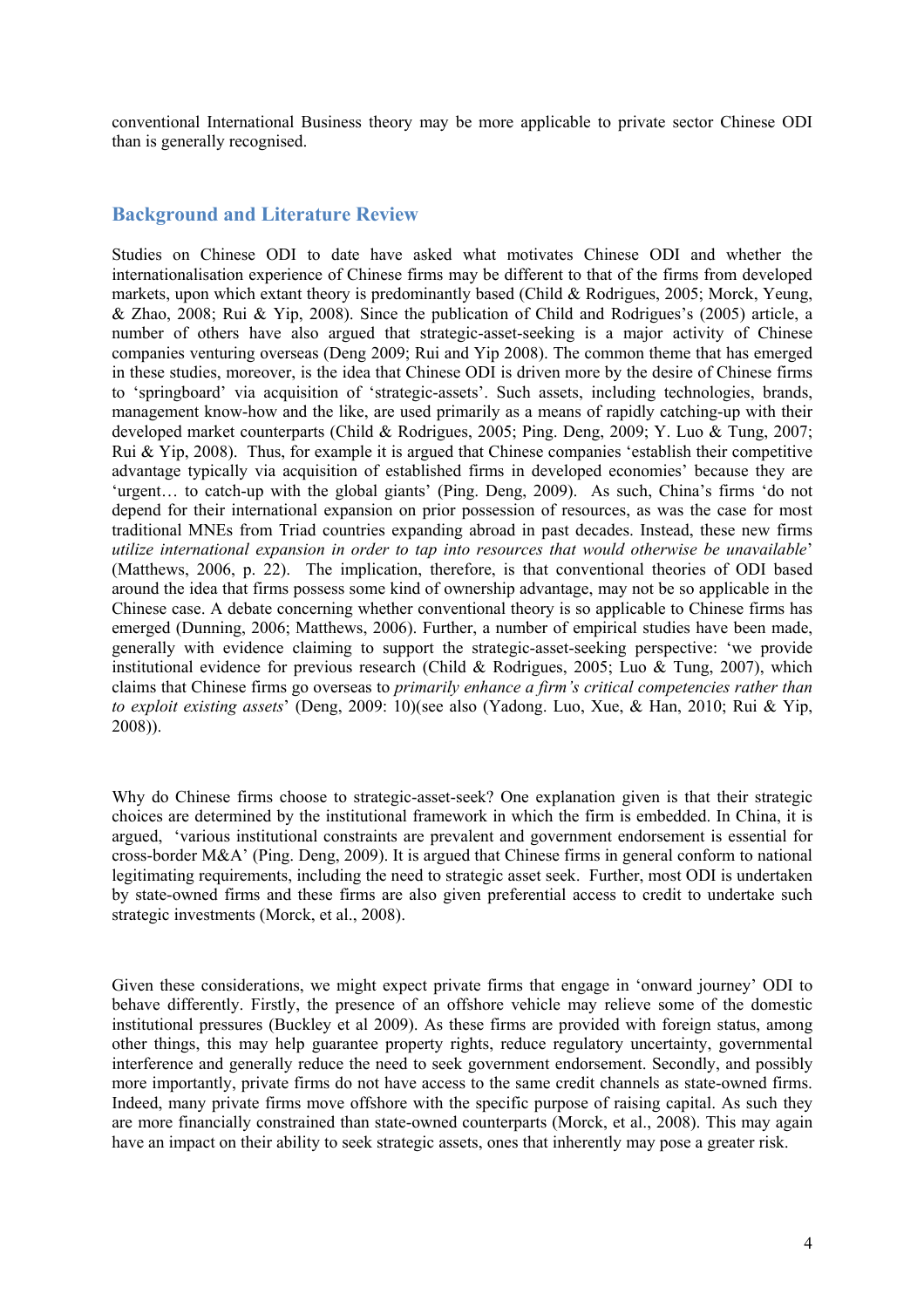## **Research Questions**

To date the extent of onward journey FDI from private Chinese companies is still unknown. Neither is its nature or the implications for understanding the internationalization of China's private businesses. Our research questions, therefore, are:

i. Do private Chinese companies use such offshore holding companies to undertake onward journey ODI? If so, what is its extent?

This is an important question, as if onward journeying is common among private firms, it would suggest that significant volumes of Chinese ODI, and the strategies of private business, are probably being overlooked (particularly in official statistics).

ii. If so, what is its nature? What countries is it destined for and what are the major activities of foreign subsidiaries of these private firms?

As noted above, to date the focus of many studies on Chinese ODI has been on strategic-asset-seeking, which has implications for current theory. Private firms, however, with less financial support and perhaps less need to follow state policy may not do so. Thus our third question is more specific:

iii. Is strategic-asset-seeking a major motivation for onward journey FDI among China's *private* enterprises? How important are alternatives, including market and efficiency seeking?

We address these three specific questions and then discuss in more general terms the ways in which onward journey ODI of China's private business differs from that commonly ascribed to China's state sector. We also summarize the implications for current discussion of theory.

## **Method**

l

To ascertain the extent to which offshore holding companies are used for onward journey investments by private companies is a challenge. Tax havens provide a high level of secrecy for the companies they host. The Chinese companies that go offshore that we are particularly interested in, however, do so with the purpose of raising capital. Those that do so through an initial public offering (IPO) on Hong Kong and North American stock-markets are required to provide detailed prospectuses and annual reports. Our method, therefore, relies upon constructing two samples of listed Chinese companies that remain controlled by private entrepreneurs.<sup>3</sup> The first of our samples is taken from Chinese companies listed on the Hong Kong stock exchange between the beginning of 2004 and end of 2009. The second is taken from Chinese companies listed on US stock exchanges (NASDAQ and New York). Of course, by no means all Chinese companies going offshore may undertake an IPO. As such our sample may not be typical of all Chinese firms incorporated offshore. It does, however, provide a particularly good window through which to systematically develop insights into how private companies that are financially constrained (in so far as they do not have access to soft loans) behave in their outward investment strategies. Companies that list overseas and seek capital from foreign

<sup>&</sup>lt;sup>3</sup> All of our sample firms are controlled by Chinese entrepreneurs, typically through beneficial ownership (using a BVI subsidiary). In many instances a single entrepreneur still owns over 50% of the company's shares. Our definition of Chinese private ownership is that the largest three shareholders are Chinese nationals and hold over 20% of the listed companies equity (directly or indirectly) between them.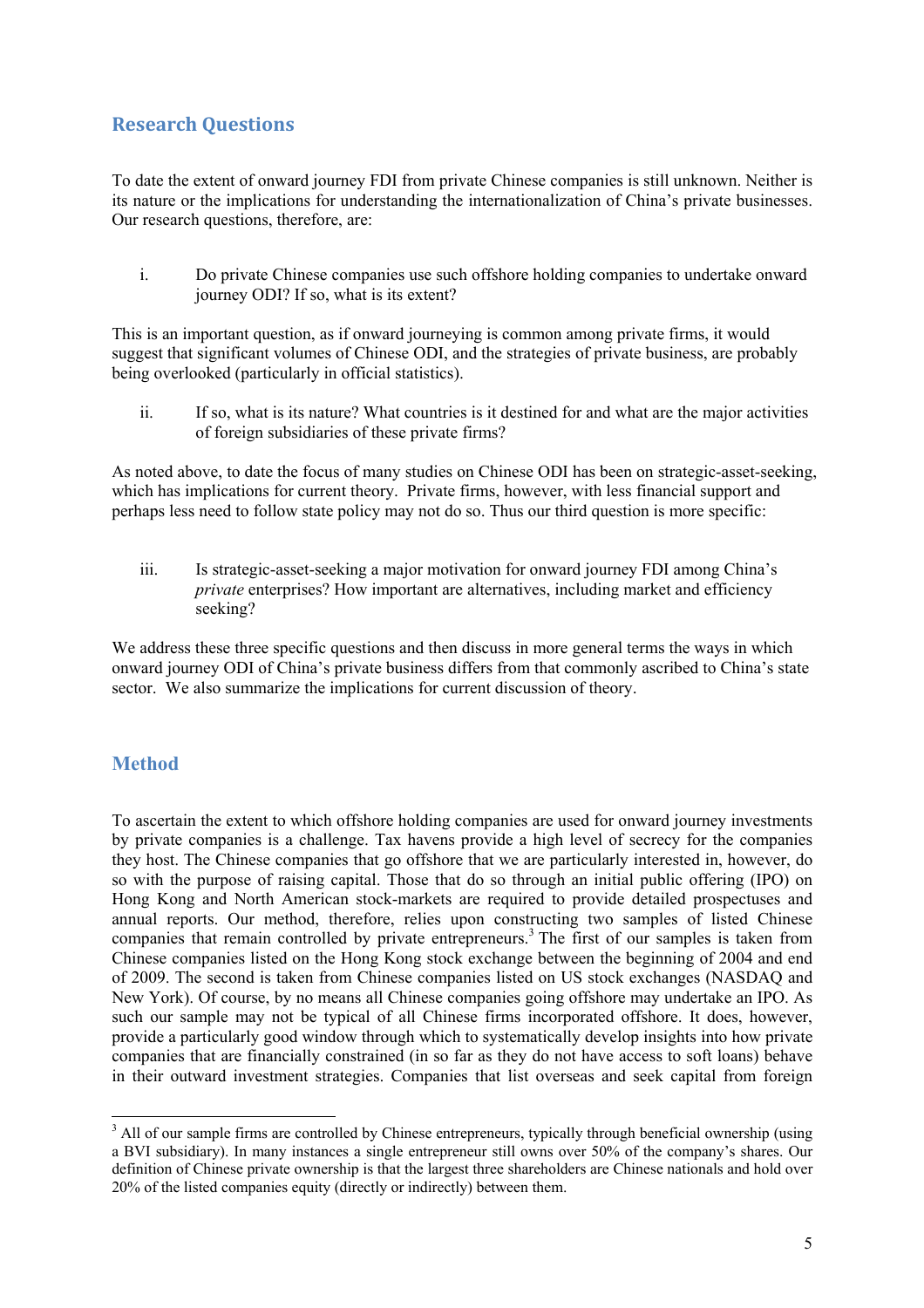investors are less likely, we believe, to have easy access to capital via the state controlled banking system.

We proceed as follows. With the Hong Kong sample we firstly identify all IPOs of Chinese companies on the HK stock market between  $1<sup>st</sup>$  January 2004 and October 2009. We use the stock exchange's listed company information service.<sup>4</sup> We do this by searching for company IPO allotment results and offering prospectuses. Secondly, we remove all state-owned companies which typically are incorporated in China (and issue H-shares). Our sample of privately controlled firms by contrast are all incorporated outside of China (details of the listed company's incorporation are provided by the exchange). Nearly all our sample firms, as it happens are incorporated in the Cayman Islands (CI) (in both the Hong Kong and US cases, see Tables  $\overline{1}$  and  $\overline{2}$ ). <sup>5</sup> Thirdly, we retrieve each of the most recent annual reports (usually 2008) for the 85 listed companies in the Hong Kong sample. We then use the reports to check again in detail that these companies originate from the Chinese mainland and that they are privately controlled. The origin of a company can be established checking the corporate history of the company (through annual reports and listing prospectuses if the former are not clear) and ascertaining if the major shareholders are Chinese nationals. The provenance of most companies is in general straightforward to ascertain.

Finally, we use the annual reports to obtain and record the details of all subsidiaries for each of the listed companies. Specifically, as we are interested in onward journey FDI, we look to see if they have foreign subsidiaries that are not classified as 'investment holding companies'. Of the 85 listed companies we find 32 with at least one (and often more than one) non-investment holding company overseas foreign subsidiaries. This information is clearly reported in the notes to the consolidated company accounts in the Hong Kong annual reports. Further, the details of the countries in which they are established, the type of business activities and the size of investments are also given in the Hong Kong annual reports and we record these for our results (Table 1). We also note the nature of the investment holding company structures used (as we wish to exclude such holding companies from our final analysis of subsidiary activity).

For the North American sample we follow a similar procedure but instead using the US Securities and Exchange Commission (SEC) web search function to identify Chinese companies listed on US markets. We find 65 such private companies. Unlike the Hong Kong stock exchange, the US SEC website has different search functions. More importantly, it also has different reporting requirements for its companies (which use a standard 20-F form). From this site we identify all private Chinese firms listed between the beginning of 2004 and end of 2006. Again, these companies all have offshore parent holding companies, with similar holding company structures to our Hong Kong sample.<sup>6</sup> Using their most recent annual 20-F filings we can double check if they are indigenous Chinese companies (i.e. have originated from the mainland of China and are majority owned and controlled by Chinese nationals). As with the Hong Kong sample, the annual 20-F filings allow us to see if they have foreign subsidiaries. While the activities of these companies are not always described in as much detail as the Hong Kong reports (or the amount invested in the company) in the notes to the financial statements in the 20-F reports, the filings generally provide information on their roles and purpose in the sections on

 $\overline{\phantom{a}}$ 

<sup>&</sup>lt;sup>4</sup> http://www.hkexnews.hk/listedco/listconews/advancedsearch/search\_active\_main.asp

 $5$  http://www.hkexnews.hk/listedco/listconews/advancedsearch/search\_active\_main.asp

<sup>&</sup>lt;sup>6</sup> Our sample US sample is taken for the period 2004 to 2006 to make it manageable. Our Hong Kong sample shows that more recently listed firms have fewer overseas activities, as such they are less useful in addressing our research question on asset-seeking.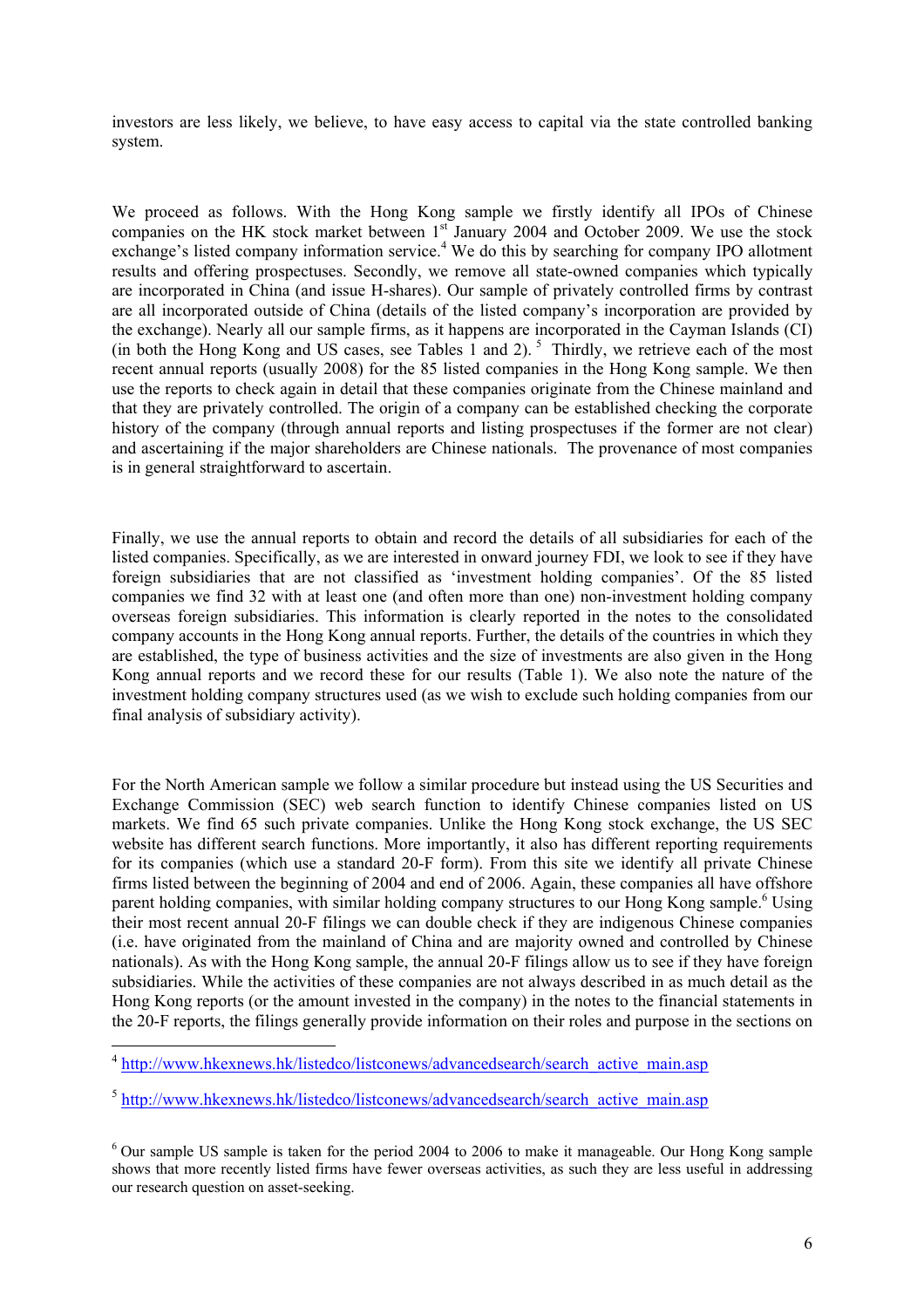company history (Table 2). We note the roles of these foreign subsidiaries (Table 2). Of the 65 Chinese listed firms we find that 25 private firms have at least one overseas subsidiary.

Of the total 150 foreign listed indigenous private Chinese companies that we identify in both samples we therefore find that in total 57 businesses have non-investment holding company overseas subsidiaries. From these 57 we then go on to analyse the role the subsidiaries serve in each company, paying particular attention to large investments or acquisitions, of which there were six of particular interest (including Shenzhou International, Texhong Textile, Nine Dragon Paper and BYD Electronics in the Hong Kong sample and Wuxi Pharmaceutical, Mindray Medical International and in the US sample). In analysing the role of the foreign subsidiaries we pay particular attention as to their declared intentions. Such information is again available in annual reports and also, were required, the financial media.

#### **Results**

l

#### **The Hong Kong sample**

Our Hong Kong listed sample consists of 32 private firms with at least one foreign subsidiary (non investment holding company), ranging in size from under 1,000 employees (GST Holdings, for example, with 897) to over 35,000 employees (Shenzhou International has 37,436) but with a relatively high average of 6,523 employees (Table 1). Examples include Nine Dragons (ND) Paper, the largest containerboard manufacturer in Asia; Shenzhou International, China's largest (and most profitable) vertically-integrated knitwear manufacturer; Texhong Textile Group, among the largest cotton textile manufacturers; Wasion Group, a leading energy measurement equipment and 'total solution provider<sup>7</sup>; Xiwang Sugar, a large corn processor; Li Ning, a famous sports brand; Xinyu Hengdeli Group, China's largest watch retailer and distributor of internationally renowned brands; AA Acoustic, a world leading manufacturer of miniature acoustic components; China Glass, China's largest tinted glass and coated glass manufacturer; HongHua Group, a leading manufacturer of land drilling rigs; China Steel, a specialist steel company; Haitian Plastics Machinery (injection moulding equipment)<sup>8</sup>; and BYD Electronic, a world-leading provider of handset components and modules as well as assembly services .

The distribution of foreign subsidiaries by country was as follows: Hong Kong (24), Japan (6), US (5), Italy (4), Singapore (4), Macao (4), Vietnam (2), Germany (2), Dubai (2), Canada (2), UK (2),Indonesia, Spain, Netherlands, Taiwan, Hungary, India, Russia, UAE, India, Indonesia, Pakistan, South Korea, Turkey, Brazil, Thailand and Cambodia (73 in total). The vast majority, moreover, were recorded in their annual reports as sales subsidiaries (Table 1). Of the 32 firms only 7 were involved in substantive overseas manufacturing activities<sup>9</sup>, but these included five of the largest overseas investments in our Hong Kong sample: BYD Electronics (India, \$50 million and Hungary, Euro16.5 million); Shenzhou International (Cambodia, \$30 million); Texhong Textiles (Viet Nam, \$16 million), ND Paper (Viet Nam, \$30 million). Finally, some R&D activities were recorded as taking place in Germany  $(1)$ , the US  $(2)$  and UK  $(1)$ .

 $<sup>7</sup>$  Accredited by Forbes Asia, best listed SME in the Asia Pacific Region and among the most renowned brands</sup> in China.

<sup>&</sup>lt;sup>8</sup> Recognized as one of the innovative enterprises in China by Ministry of Science and Technology and SASAC.

<sup>&</sup>lt;sup>9</sup> Haitian International, ND Paper, Shenzhou International, Texhong Textiles, BYD Electronics, Minth Group and Honghua Group.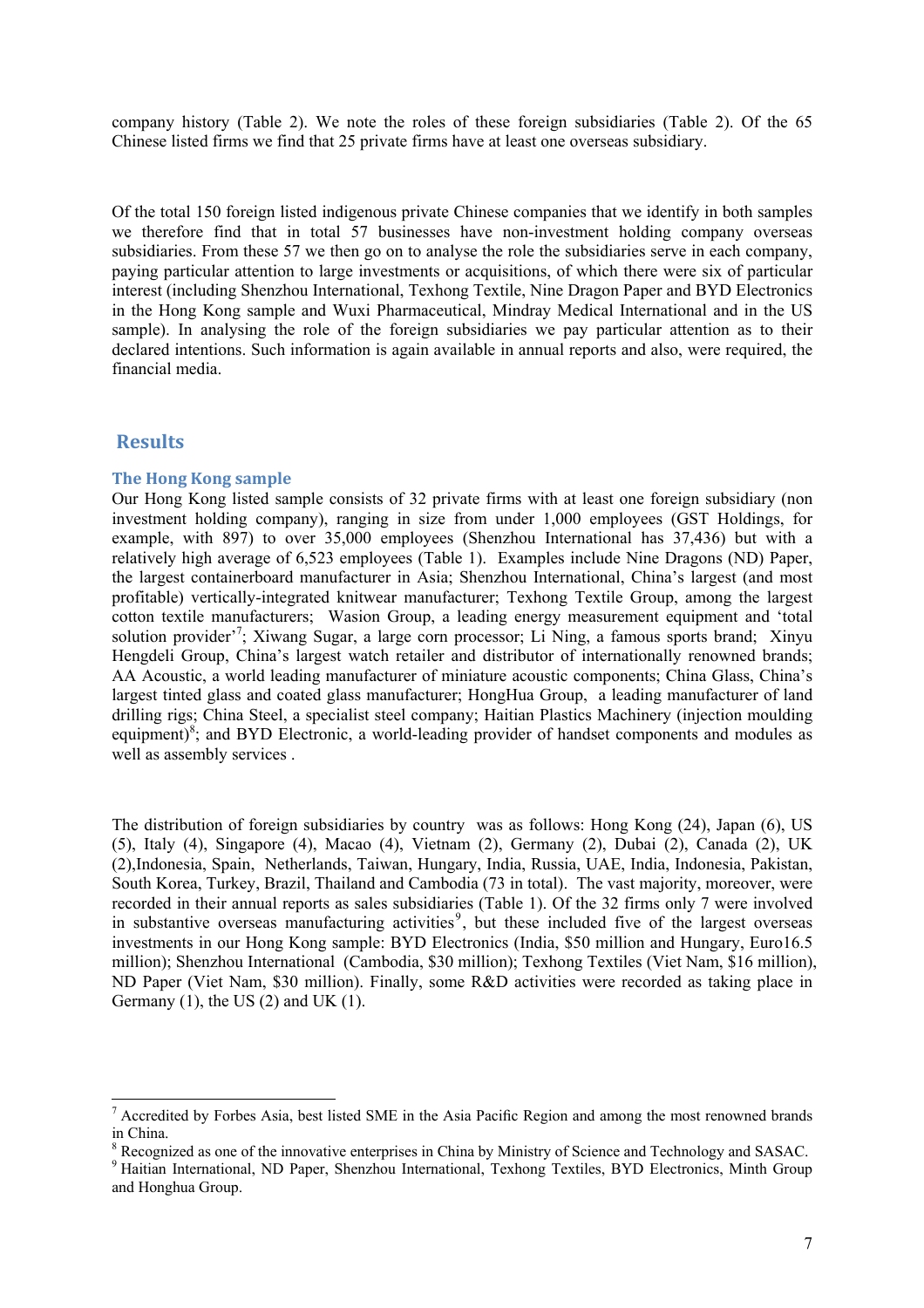#### **Market seeking**

By far the most common activities of the foreign subsidiaries were sales and trading. Hong Kong was an important trading and sales outlet, but such subsidiaries were also found elsewhere. Examples include: Kingdom Group (linen yarns) which has an Italian subsidiary 'offering after-sales services with higher quality to customers in Italy and other European countries, as well as raising added value to its products to improve service quality to customers' (Kingdom Annual Report 2008); Haitian Plastics, with sales subsidiaries in Italy, Turkey and Brazil; Xinyi Glass with sales subsidiaries in Canada, Germany and Japan; Honghua Group (drilling) which uses a 'sales advancement' strategy by setting-up representative offices responsible for 'marketing, communications, technical support, market research as well as post-sales service' (Honghua Group 2008); Xiwang Sugar trades via a Hong Kong subsidiary, as well as having a South Korean subsidiary for sales to that market; Anton Oil Field Services Group has Canadian and Hong Kong sales and service subsidiaries; EcoGreen Fine Chemicals, which sells fine chemicals to Europe through a Netherlands based subsidiary.

Three of the largest direct investments in our sample are from manufacturing businesses investing in Southeast Asia (Viet Nam (2) and Cambodia (1)). Further investigation reveals the motives for these investments appear to be related to both market and efficiency seeking. Shenzhou International, for example, has 'strategically set up' a garment factory in Cambodia' (wholly owned, registered capital of \$30 million). This strategic investment is designed to counter trade restrictive measures against China's apparel exports. It only undertakes cutting and sewing operations: 'depending on the extent of these trade restrictive measures, the Group may further expand the cutting and sewing production capacity at its new production facility in Cambodia' (Shenzhou International, 2008). In another example, ND Paper also has started Cheng Yang Paper Mill in Vietnam (a US\$30 million investment (60% of equity)), 'expediting the Company's entry into the ASEAN markets such as Vietnam, Laos and Cambodia'. Finally, the example of Texhong Textile Group (a US\$16 million) points also to efficiency seeking motives: 'The cost of labor and electricity in Vietnam is much lower than that of China… We expect our Vietnam plant will further improve our overall average cost in future'. While only about 5% of its products manufactured in Vietnam are sold domestically, it also plans to 'form a sales and marketing team in Vietnam for further exploring the market opportunities in Vietnam and other ASEAN countries.' (Texhong Textiles, 2008). Texhong employs 2,682 in Viet Nam (out of a total workforce of 14,962), a very large number of foreign employees by the standards of our other sample firms.

The larger manufacturing investments in Southeast Asia appear to be motivated by both efficiency and market seeking. These two motives may justify these larger investments made (by comparison with the sales outlets so common in our sample). The primary purpose for the establishment of the sales subsidiaries in this sample appears to be related to after-sales service, receiving customer feedback and providing information as well as looking for further sales outlets.

**Global production networks**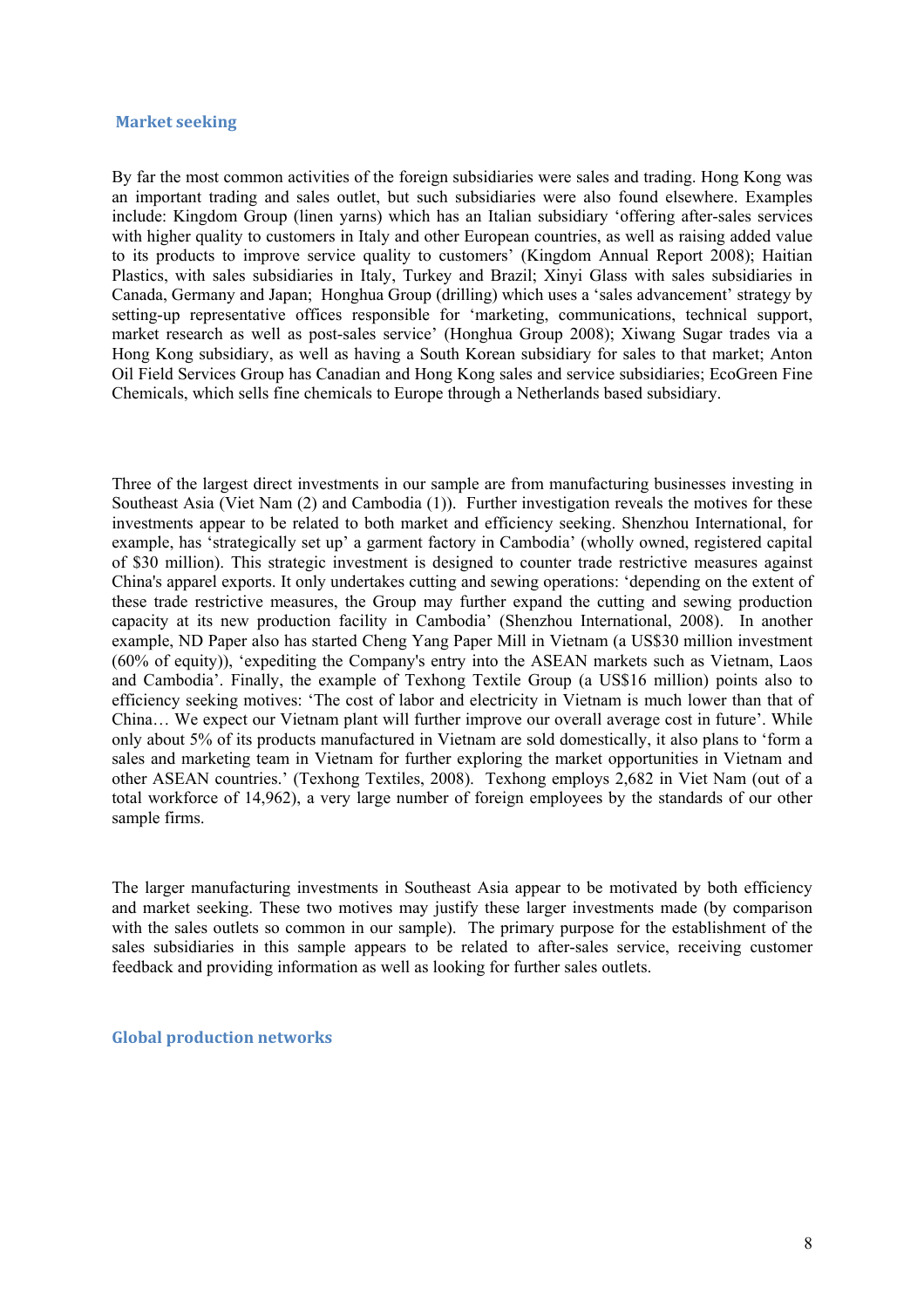Some of our sample firms have grown through their ability to act as subcontractors through supply contracts to other successful TNCs within the Chinese market.<sup>10</sup> The most successful of these suppliers appear to have gone on to enter the global production networks of TNCs, providing components and related services on a more global basis. BYD Electronics, for example, one of the largest outward investors in our sample, initially grew via provision of components to brand name mobile phone vendors in China. It is a vertically integrated group that can provide these OEMs (original equipment manufacturers) with a full range of products and services. As such it has a broad product portfolio and is also able to respond quickly to changing client demands, making it a successful OEM supplier. As a result of its great success it is now also 'establishing global production platforms to service its OEM clients' (BYD 2008). This has now involved significant green-field investments in India (Chennai, around \$50 million) as well as the acquisition of a company in Hungary supplying Nokia with handset housings (acquired from a Korean company for Euros 15.5 million). BYD Electronics notes that it will 'prudently expand its global production bases, further expand customer network, diversify service categories, develop new markets as well as *establish and strengthen customer relationships*' (BYD 2008).

There are other examples. In the Hong Kong sample Minth Group, an auto parts supplier, is another case of a lower tier supply firms providing services and components to larger OEMs. It already has offices in Europe, Australia, Japan and the US, 'mainly focused on customer communication, aftersales service and information collection' (Minth Group, 2008). A newly established production base in Thailand is '*consolidating its global alliance with its customers such as Nissan'* in the Southeast Asian market (Minth Group, 2008). The group has successfully entered into the supplier systems of PSA Peugeot-Citroen and Fiat in Europe, Ford and Nissan in North America. A final further example of a group attempting to achieve a prominent position in the supply chain is Shenzhou International. Shenzhou intends to increase its investments in Europe and US 'to further develop its existing relationship with major apparel companies, such as Adidas and Nike… [it] intends to increase its marketing activities and sales staff in these new markets to strengthen its relationship with existing customers and to capture new customers' (Shenzhou International 2008).

These instances point towards the importance of relationships with OEMs and large TNCs as important drivers in internationalisation in China's successful private firms. Many of these firms have grown quickly only because of their important supply roles in TNC supply chains.

## **The US sample**

l

The US listed sample consists of 25 rapidly growing companies (average number of employees was 4,004, 10 are listed on NASDAQ)). It includes well known internet companies (such as Alibaba, Tencent, The9 and Baidu.com); software companies and computer programming services (Perfect World, Longtop Financial Technologies); large solar cell and module makers (e.g. LDK Solar, ReneSola, China Sunergy); and surgical and medical instrument producers (Mindray Medical, China Medical Technologies); pharmaceutical and biotech companies (Wuxi Pharmaceutical, Simcere Pharmaceutical Group, Sinovac Biotech LTD) among others. The firms were engaged in a variety of activities, but typically had a more high-tech focus than the Hong Kong sample (with less

<sup>&</sup>lt;sup>10</sup>As Xinvi Group note: 'Globalization is the predominant trend in the world market. We notice that there are many overseas customers outsourcing their production of different glass products to us.' (Xinyi Glass, 2008)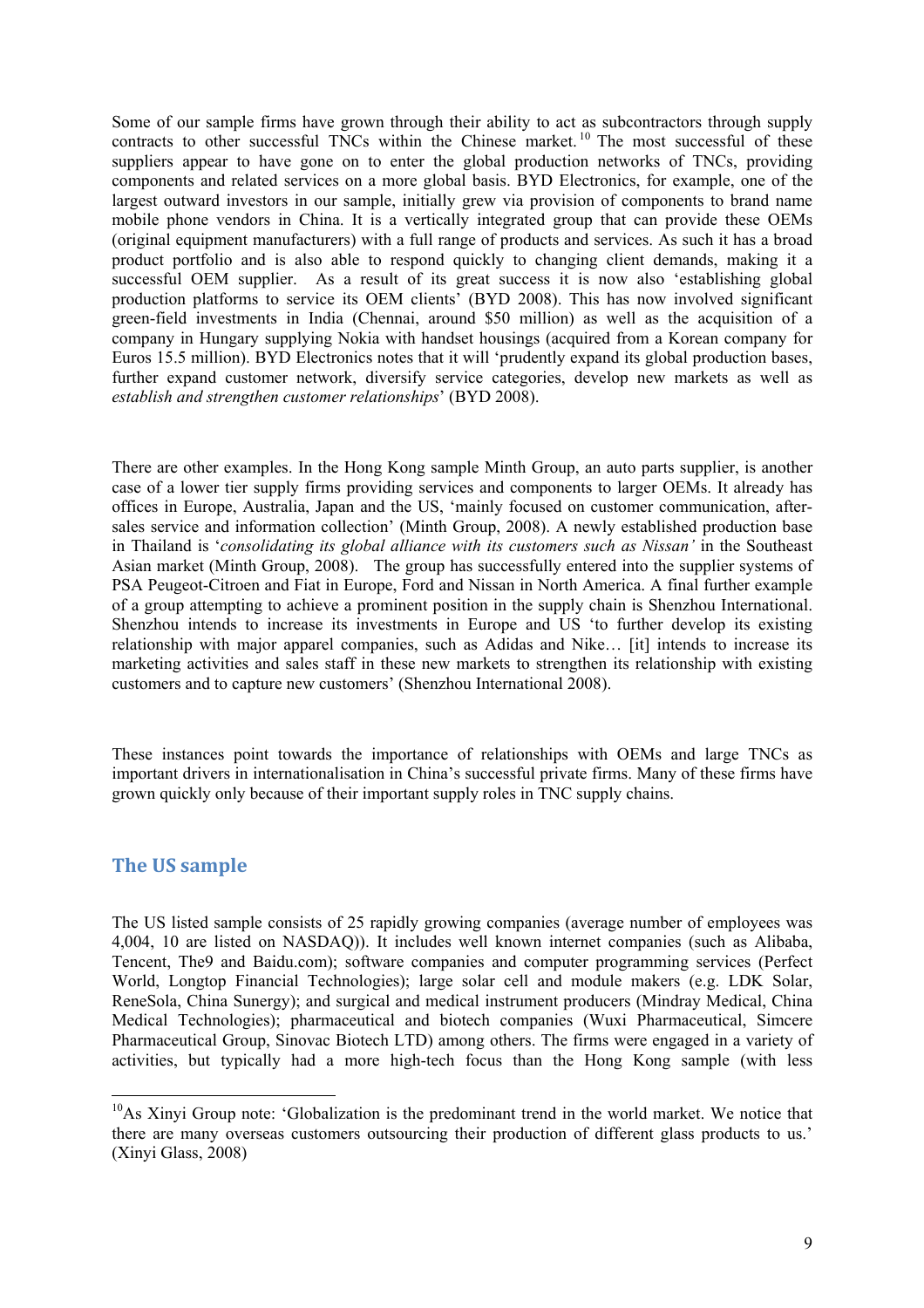manufacturing activities). Production of surgical and medical instruments, software development (online gaming, for example), online travel services, insurance, biotechnology, telecoms, semiconductors, pharmaceuticals, oil and gas field equipment, are included in their activities.

Foreign subsidiaries (85 in total) were found in Hong Kong (21), the US (17), Germany (10), Japan (6), Singapore (3), Malaysia (3), Italy (3), Australia (3), Canada (3), Korea (3), Macao (2), UK, India, Russia, France, Netherlands, Mexico, Brazil, Sweden, Turkey, Cyprus and Switzerland. In this sample sales activities also appear to be the most common activity. Compared with the Hong Kong sample, however, there are also more resource directed investments (a reflection of the large number of solar cell makers, requiring secure silicon supplies). Further, there are two large foreign acquisitions in this sample of special interest. This includes Mindray Medical International's recent \$209 million dollar takeover of Datascope and Wuxi Pharmaceutical's \$163 million takeover of AppTec. They are both US companies.

#### **Market and resource seeking**

Market seeking activities are again the most common activity in this sample (Table 2). The largest acquisition in this sample Mindray Medical appears an interesting case of both market and asset seeking. It has direct sales channels in the US, UK and France (130 sales agents, who have relationships with hospitals, medical clinics and doctors). According to analysts it acquired the US company Datascope primarily to capture an established and successful direct sales and service channel in the U.S and Europe: 'What Mindray and their Asian competitors have been missing is distribution... Datascope's distribution channel will be a big asset'. The acquisition only allowed Mindray to use Datascope's brand for a limited period (8 years), ruling out the brand as its target. Product wise, moreover, there was considerable overlap between the two. There was, however, an additional strategic asset element in play, namely Datascope's software capability (which extends medical device functionality). While a degree of asset-seeking may be important, in the form of technology, the primary reason appears to be entering the US market for further sales of its products.

Market seeking activities are also very common in the other subsidiaries in this sample. Sunergy comments, for example: 'We plan to establish a global sales network' (it already has a German subsidiary). Vimicro International has 'an extensive network of sales, marketing and customer support resources'. JA Solar Holding established a US subsidiary to: 'engage in after-sales and other related services'. It has a sales and marketing strategy to 'selectively and quickly expand our customer base to include established players in the global solar power industry by establishing long-term relationships' (JA Solar Holding 2008). WSP Holdings established a US subsidiary 'to serve as our sales office for the North and South American markets.' Suntech Power Holdings also 'engaged in a number of acquisitions and strategic alliances in order to further expand our sales channels and customer base.' Perfect World, the gaming company, established a Malaysian subsidiary to 'capture potential business opportunities in Southeast Asia region'. Trina Solar sells and markets their products worldwide, including Germany, Spain and Italy. There are more examples.

As with the Hong Kong sample, the majority of overseas subsidiaries in this sample are related to sales activities. Some of the solar cell and module makers, moreover, have also have acquired resource supplies so as to secure supplies of silicon.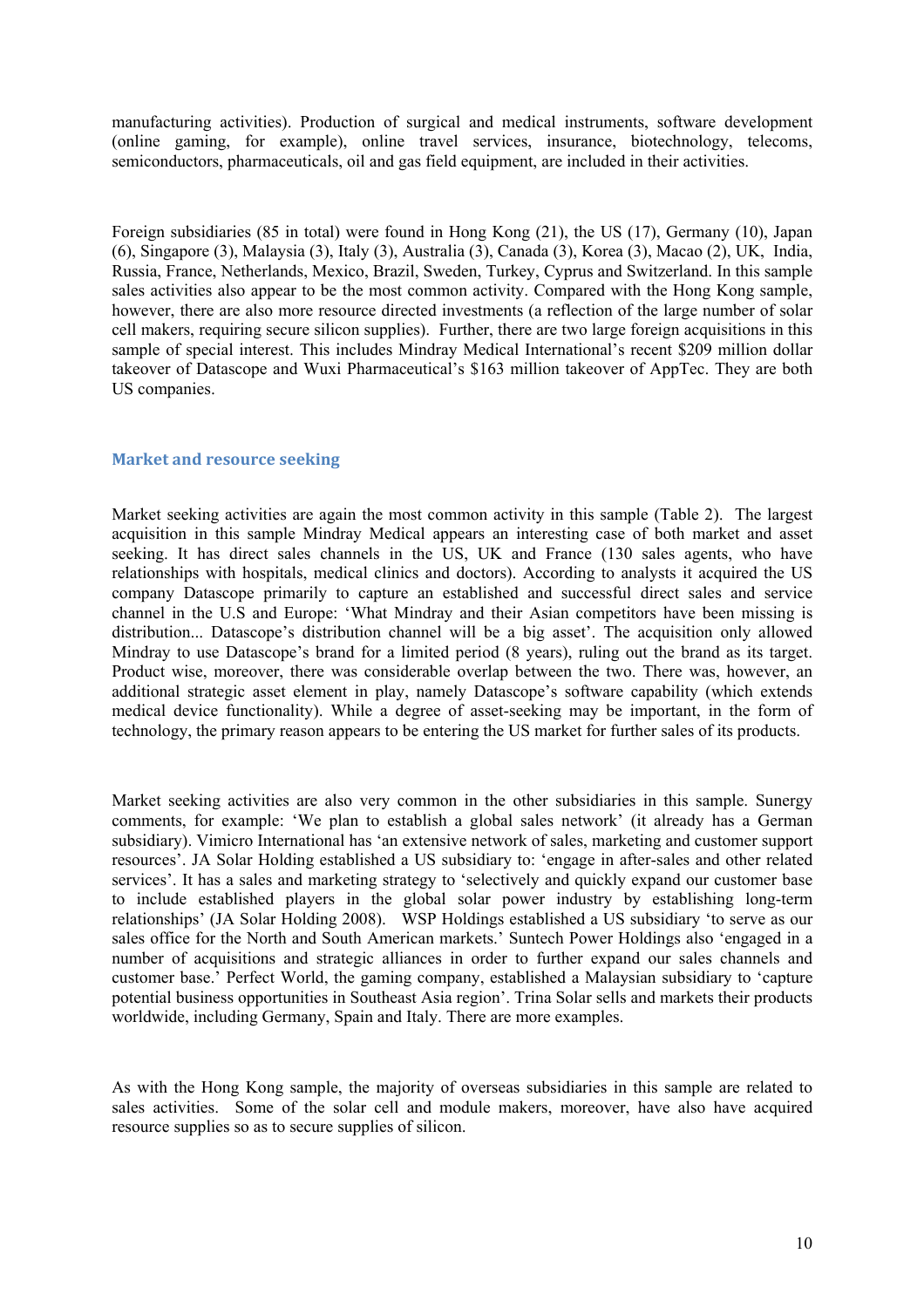#### **Global Production Networks**

The second large acquisition in our sample, Wuxi PharmaTech's \$163 million takeover of Aptec, again illustrates the importance of outsourcing and global production networks. It is a successful biotech company that undertakes research and development, testing and manufacturing for bigger drug firms. It considers itself 'well-positioned to capitalize on the global trend of R&D outsourcing'. So called 'contract research organisations' (CROs) have grown quickly in the US, Europe and Japan in the 1990s. Such companies meet the needs of life science companies hoping to improve their R&D productivity. A CRO model allowed independent companies to offer specialized services to a range of life science customers, competing with the more traditional vertically integrated model. Its services are designed to assist 'global customers in shortening the time and lowering the cost of pharmaceutical and medical device R&D by providing cost-effective and efficient outsourcing solutions. Wuxi PharmaTech supplies the ten largest pharmaceutical companies in the world (Wuxi Pharmatech 2008). While it is clear that the Aptec acquisition also enhanced the services Wuxi could offer, one suspects the major motivation for this merger was to satisfy the requirements of its major customers.

There are other examples of firms in this sample looking to develop closer links with manufacturing OEMs or to grow in partnership as subcontractors to other successful TNCs. China Techfaith, for example, boasts of being QUALCOMM's first independent handset design house partner in China.<sup>11</sup> It will 'focus on winning more contracts from international customers' by expanding the 'sales and marketing network to cover Japan, Europe and the U.S' (Techfaith 2008).<sup>12</sup> LDK Solar is a leading manufacturer of multi-crystalline solar wafers. Its position as a pure-play wafer manufacturer minimizes competition and conflicts of interest with its customers (large module assemblers). This has enabled it to develop strategic relationships with its customers, so gaining long-term contracts. Increasingly these come from outside China. It continues to explore 'the viability for the establishment of sales and support offices in our major overseas markets, including Europe, Japan and the United States, to facilitate communications with our customers in those markets and to complement our global sales efforts' (LDK Solar 2008).

As with the Hong Kong sample, there is some evidence that these private businesses have internationalised as a strategic measure to further develop their business relationships as suppliers or service providers to larger brand-name OEMs. These they have first established first in their domestic market.

## **Discussion**

l

Firstly, our results draw attention to the considerable ODI activities of a number of China's most dynamic *private* companies. Our sample firms have all undertaken IPOs outside of the mainland though offshore holding companies, typically incorporated in the CI (with further BVI and Hong Kong subsidiaries). Even disregarding the role of their offshore holding companies, the overall scale of their ODI activities is by no means insignificant in the context of Chinese ODI. The total ODI of the ten largest examples in our sample firms comes to nearly US\$500 million (Table 1 and 2). Official

 $11$  Qualcomm plays a central role in the rapid adoption and growth of 3G and next-generation wireless around the world.

<sup>&</sup>lt;sup>12</sup> It also subcontracts manufacturing activities.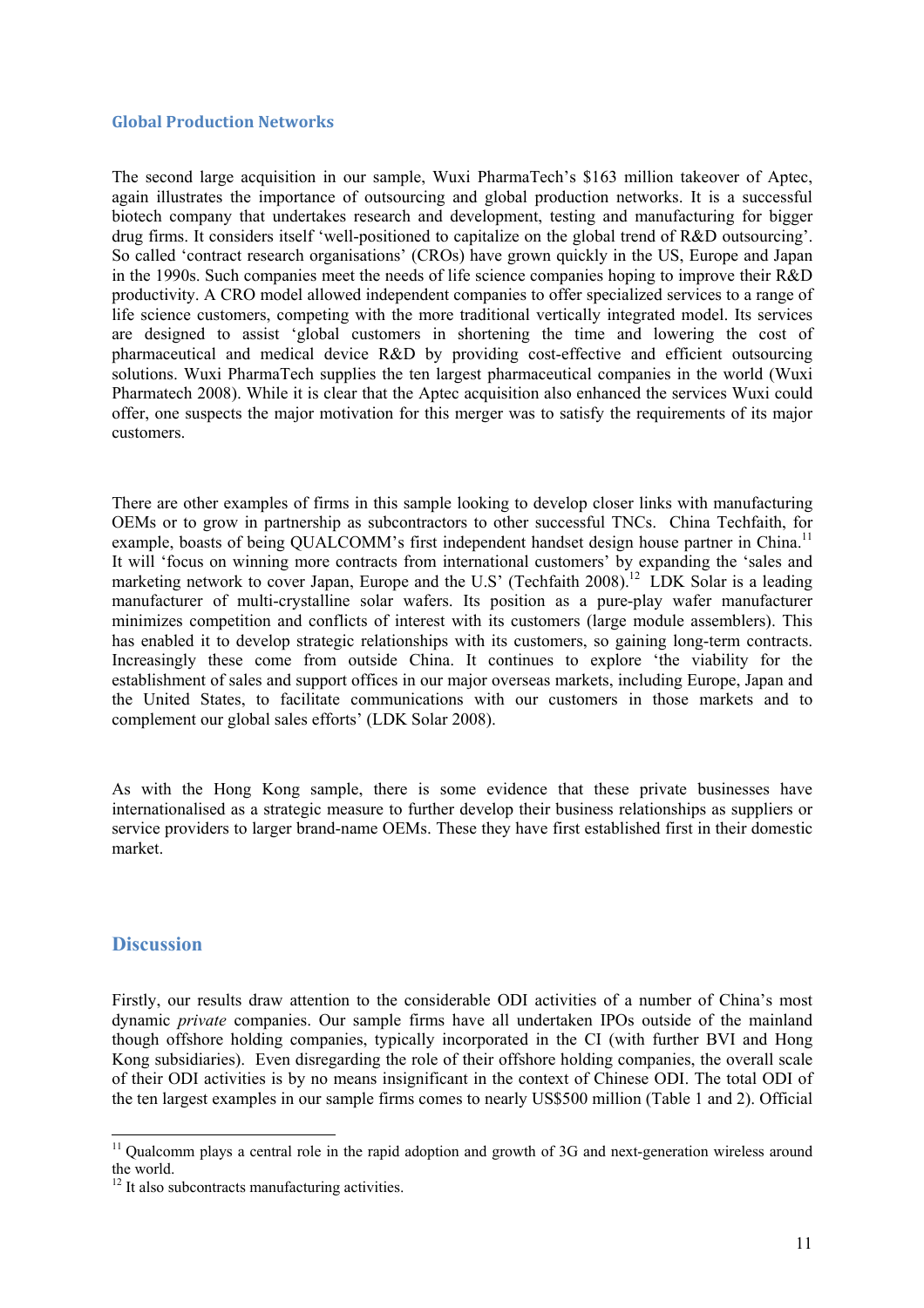ODI flows from China in the in the 2003 to 2007 period totalled \$12.8 billion (when excluding Hong Kong, the CI and BVI) (MOFCOM, 2008). Our sample, moreover, represents only a very small fraction of China's onward journey ODI. There are almost certainly many, many more private offshore holding companies that are not listed undertaking onward journey ODI. As such it cannot be said to be an insignificant component of Chinese ODI. Such onward journey ODI has not generally been recognized and is not captured in official data (which records only the initial outflows to the holding companies, typically in Hong Kong or the Cayman Islands).

It is worth briefly pointing out one final but unintended finding of our study. Chinese companies incorporated with an offshore parent company typically do so using a *triad* of holding companies in Hong Kong, the CI and BVI. To date there have been a number of studies that undertake empirical testing of theories of Chinese ODI (Buckley et al., 2007; Cheung & Qian, 2009; Kang & Jiang, 2009). These studies, however, have overlooked the problem that onward journeying of capital creates in the use of FDI data. In particular, they assume that registered ODI from China to Hong Kong, which constitutes a large share of China's total ODI, is actually its *ultimate* destination. The CI holding company has typically been used as a listing vehicle, with permutations in holding structures beneath this. The use of such holding companies is especially common in Chinese case firstly, as noted, because until recently there have been tax incentives for Chinese companies to move offshore and gain foreign status for their domestic subsidiaries. Secondly, Hong Kong is a developed offshore financial centre providing access to deep pools of capital, via its links with other international financial centres (particularly the CI) and BVI (tax havens). Thirdly, these links were greatly strengthened as a result of a historical coincidence - Hong Kong's return to China in 1997. Companies in Hong Kong looked to secure their property rights via the use of offshore holding companies in other overseas British territories (the CI and BVI). Finally, Hong Kong's role as the domicile for Chinese holding companies has increased considerably owing to a double taxation treaty it has with China allowing it a reduced rate of a new withholding tax that will be applied to dividends paid to holding companies in other tax havens (including the CI and BVI).

The empirical verification of current theories regarding Chinese ODI is in fact severely challenged by the complexity of China's ODI, particularly the use of offshore companies. Econometric studies to date do not account for the *ultimate* destination of Chinese OFDI. Their results must therefore be questioned. Hong Kong's role in Chinese onward journey ODI will only become more important in the light of recent tax law changes imposing withholding taxes on dividends remitted to offshore holding companies.

#### **Strategic-asset or market seeking?**

Secondly, our results show that the nature of private sector ODI cannot in general be characterized as of a strategic-asset-seeking type. As noted, the role of capital market imperfections is particularly prominent in discussion of Chinese ODI. Morck et al (2008), for example, provide convincing evidence that Chinese companies' ODI is underwritten by the state (through state–owned banks, for example). This ultimately leads to excessive ODI geared towards the goals of state policy (i.e. strategic-asset-seeking). Others also argue that by do doing Chinese companies try to 'springboard' their way to international competitiveness by undertaking overseas investments (Child & Rodrigues, 2005; Ping. Deng, 2009; Y. Luo & Tung, 2007; Rui & Yip, 2008). Our sample of private firms that are more financially constrained (we use firms that are, by definition, looking to raise capital through alternative means – primarily other private investors) do not appear to primarily seek strategic assets.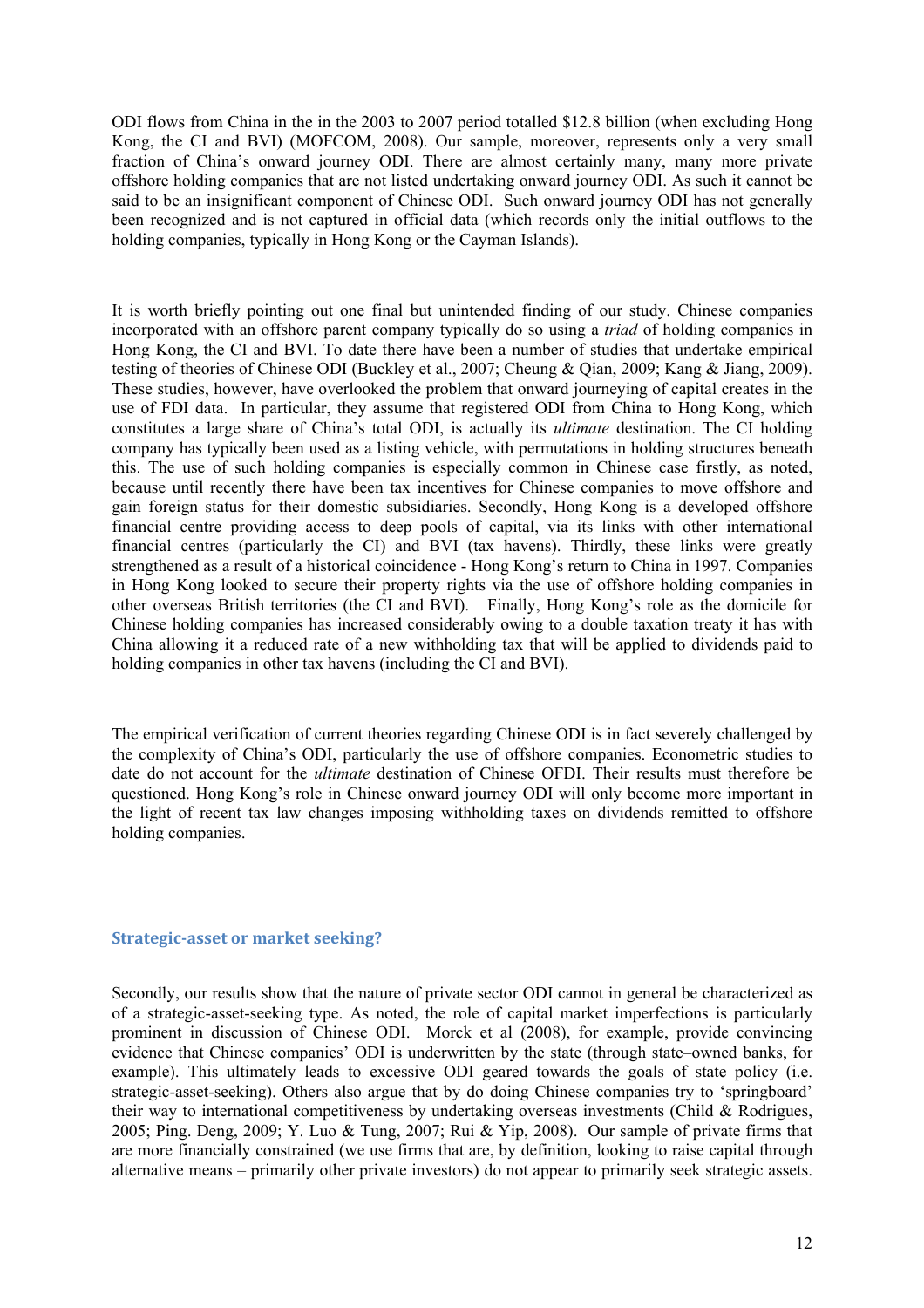In fact, we find a theme that resonates strongly within our sample companies is a conservative, riskaverse approach to ODI, underscored by an appreciation that there are no shortcuts to success. ND Paper, for example, follows 'disciplined development' with 'sound development strategies' (ND Paper 2008, p.6). Others note how they strictly follow, a 'prudent and focused management principle, the group has not speculated' (Co Prosperity Group 2008). Alibaba, similarly has, 'made a strategic decision to focus on becoming a better and stronger, rather than larger' (Alibaba 2008).

 This conservative approach may be understandable given that the success of these companies has been hard won. Most of our sample firms remain controlled by individuals or small groups of entrepreneurs and founding family members. With humble beginnings in many instances, these companies appear risk averse and unprepared to take risky large one-off investments in companies about which they have have little real understanding. Their comparative lack of asset-seeking strategies is highlighted by the fact that so few companies have actually acquired overseas strategic assets, such as R&D capabilities, brands, management and the like. In fact, the main emphasis of these companies appears more oriented towards developing these assets domestically. This is evidently clear on the technological front, where there are numerous examples of companies pursuing domestic R&D strategies, such as developing linkages with academic institutions, setting up in hightech zones/ clusters, so keep track of technological change, and importing technology (many of our sample firms also have joint ventures, which may facilitate technology acquisition).<sup>13</sup> Where foreign investments in technology projects have taken place these are relatively modest. 14 Vimicro International (multimedia processors, design and manufacture), for example, has a minor joint venture in US: 'to keep abreast with the latest technology developments in the U.S. and to maintain a small team of engineers to conduct advanced research and development activities' (Vimicro 1998). Similarly, Li Ning has a small design office in the US. Our sample of private firms, therefore, shows that alternative strategies to large risky investments in critical strategic assets appear to be applied whenever possible by private companies undertaking onward journey ODI.

There are two potentially important examples of strategic-asset-seeking in our sample of 57 firms. Mindray Medical's \$209 million acquisition, for example, of the Datascope (US) may have aspects of asset seeking, as may Wuxi PharmaTech's \$160 acquisition of Aptech (US). This depends, however, exactly upon how such 'strategic-assets' are conceived of. Closer inspection reveals that the opening of new markets appears a major motive in the Mindray case. Further, Wuxi Pharma's acquisition may be more closely related to the evolution of its global production networks (and subcontracting) than true asset seeking. Strategic- asset seeking implies acquiring critical assets that one does not already have: 'to *primarily enhance a firm's critical competencies rather than to exploit existing assets*' (Deng, 2009: 10). In the case of those firms expanding to supply global production networks, such as Wuxi, it seems likely that it is exploiting existing assets and competencies (i.e. its recognized ability to undertake services/production for large pharmaceutical companies). Similarly, in Mindray's case, it is to leverage the use of existing competencies in new markets, rather than to acquire new ones.

l

<sup>&</sup>lt;sup>13</sup> Wasion Group, for example, has established its own Science and Technology Park. Li Ning, another example, has also created its Sports Science Research and Development Centre (as well as very minor operations in US). Jutal Oil Services, established a design center 'to endeavor to foster and construct the design capacity… the Company will persistently and patiently advance construction and improvement of the products, services, management and corporate culture in the coming years. During such long-term process, fostering talents is essential.'' (p. 9). In order to further enhance their R&D capabilities, Haitian Group started a post-PHD R&D programme in 2008. It will fund a team of PHD graduates working with Beijing University of Chemical

Technology to conduct research into new plastic processing technology. There are numerous other examples. 14 The9, for example, invested approximately \$38 million for a minority stake in Korean game developer G10 Entertainment Corporation.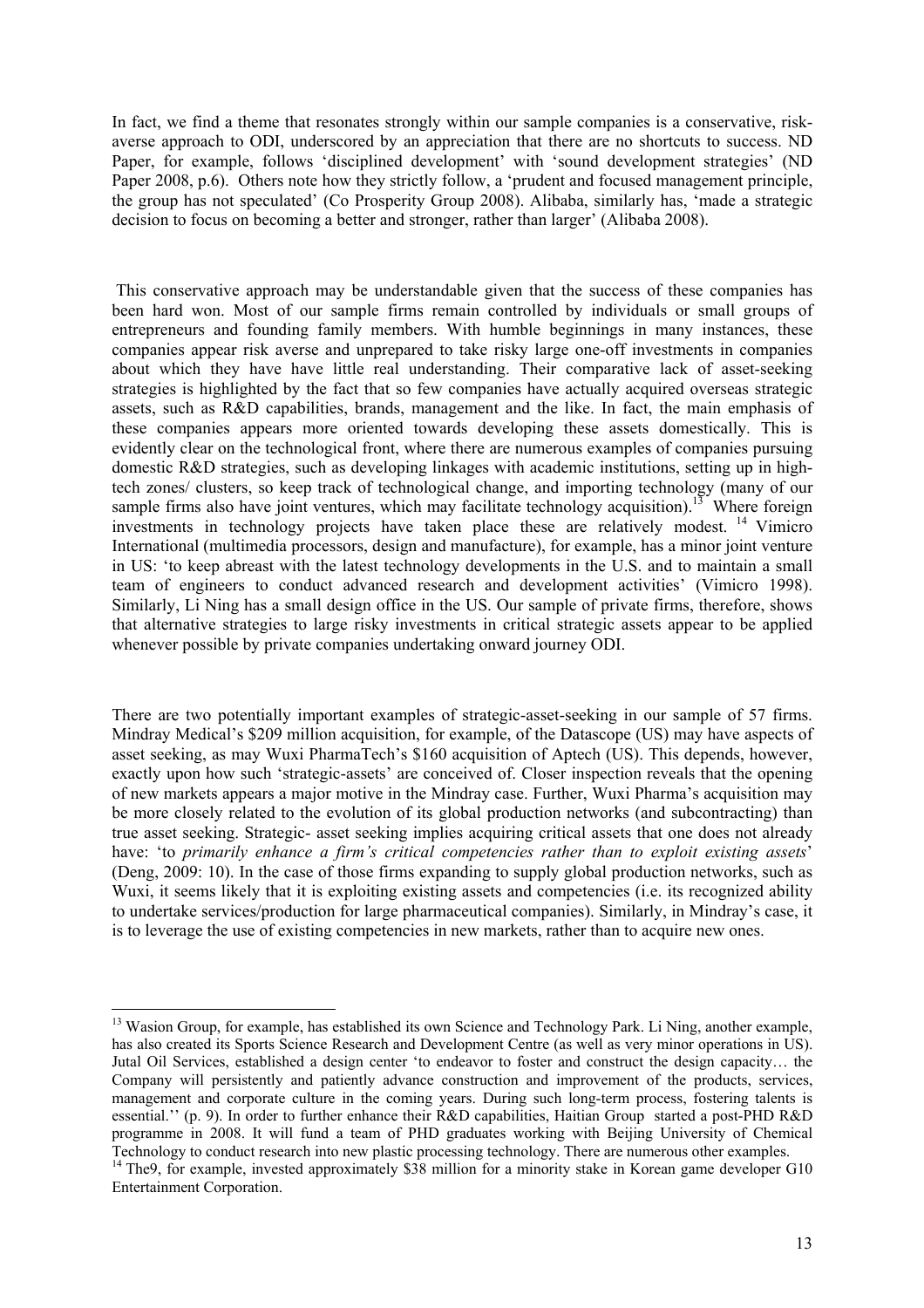There are a number of high-profile studies arguing strongly that strategic-asset-seeking is a dominant force driving Chinese ODI. Only a few studies have pointed out that the argument is based upon only a relatively small number of high-profile examples (Lenovo, Galanz, Haier and so on) or else official data, which itself has serious problems (not least the total omission of onward journey ODI) (Buckley, et al., 2007; Morck, et al., 2008; Schuler-Zhou & Schuller, 2009; Sutherland, 2009).<sup>15</sup> Our findings suggests onward journey ODI of China's private businesses does not have any particular strategicasset orientation, instead market and efficiency seeking, as well as global subcontracting explanations, appear equally if not more important. As such, it may still be a bit premature to suggest that alternative theories are required to explain China's ODI. The market seeking type activities we find common appear to fit more closely traditional models of firm internationalization strategies.

#### **ODI as an escape**

One further novel explanation given for Chinese ODI relates to its role as an escape mechanism. Domestic institutions are weak and costs of doing business, in this argument, are considered relatively high. As such, it may be relatively easier to expand in foreign markets when compared to the home market (Boisot & Meyer, 2008). Our findings lend qualified support to this argument. Firstly, although onward journeying does take place in 57 firms, much of the capital raised through the offshore holding companies 'round-trips' back to China ( and in the 93 other firms which raise capital no onward journeying takes place). While the initial creation of such companies may therefore lead to ODI as an escape response in a technical sense (as assets are injected into holding companies), as most of it round-trips (often augmented with further capital, in our sample raised on stock markets) it is debateable to what extent these investments should be seen as genuine ODI. This is because the primary purpose of going offshore is not to expand into foreign markets but instead to raise capital to help boost domestic market expansion (in many cases capital is used explicitly to take-over rival firms and promote industry consolidation). Thus while the initial movement offshore may be a reaction to deficient institutions, in particularly capital markets in our sample, as much returns back onshore it is debatable if this can really be considered ODI. There is evidence, therefore, to suggest that ODI as an escape response to domestic institutional constraints does exist, but only in a rather limited sense for these firms.

### **Conclusions**

l

Offshore investment holding companies play an important role in the outward investment strategies of China's private businesses through onward journey ODI. Even in our limited sample, moreover, we have found the volumes to be surprisingly high. Despite this fact, to date its role has not been widely recognized. We have found, moreover, that strategic-asset-seeking is by no means the most important driver of ODI in these private firms, many of which may suffer more serious financial constraints than large state-owned enterprises. Instead, we found that the vast majority of subsidiaries created in our sample were for sales related purposes, with the main aim of seeking new markets. Typically such subsidiaries provided after sales service, sought product feedback and looked for new customers. Some of the largest investments to Southeast Asia, as well as being motivated by market seeking, were also driven for efficiency seeking purposes. Finally, an important further motive for

<sup>&</sup>lt;sup>15</sup> As such, some argue our understanding of the rise in Chinese ODI – 'remains very incomplete.... One reason is the paucity of sufficiently disaggregated data to permit formal analysis of the forces shaping Chinese ODI' (Buckley, et al., 2007, p. 500).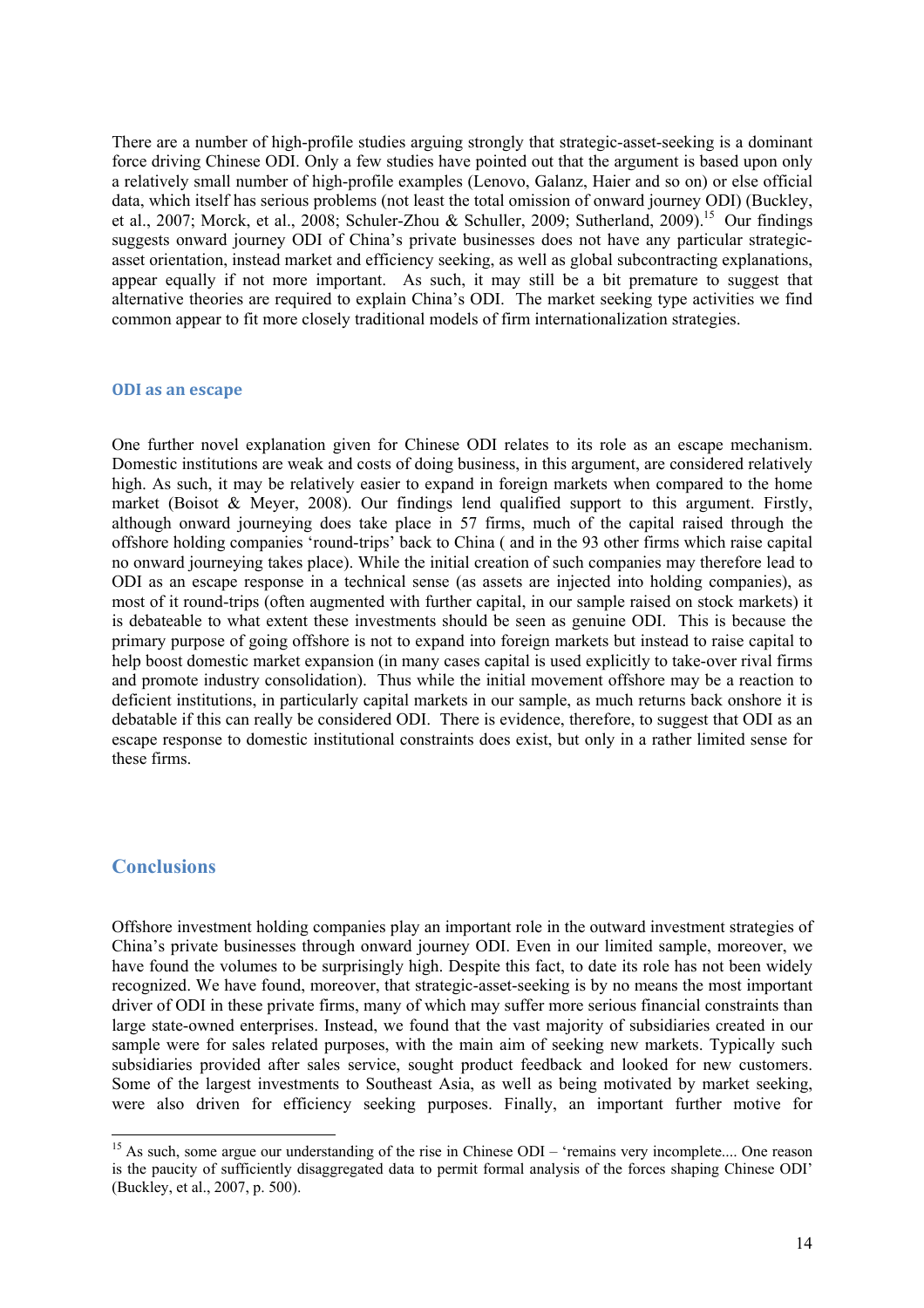internationalization in these firms was to expand relationships with other successful TNCs, often acting as suppliers to manufacturing OEMs, or as service providers. In all of these cases it was found that the firms had in the first instance developed some core resources and competencies of their own. Their outward investments, therefore, were not of a strategic-asset-seeking type, nor for the purpose of rapidly 'spring-boarding' to catch-up with developed market TNCs. Rather, they were undertaken as part of pragmatic long term strategies by conservative private entrepreneurs looking to gradually build up their presence in international markets.

Finally, it is worth considering the policy implications. There is a legitimate role for tax havens and offshore financial centres, as they enable economic activity to occur which otherwise could not. State control of the financial sector, as in China, may crowd out private firms seeking investment funds. From this point of view the establishment of affiliates in tax havens is not necessarily harmful. Indeed, an unplanned consequence of tax laws favouring foreign investment in China was that it created incentives for companies to move offshore. Our results suggest the unplanned consequences of this policy may not have been all bad. Offshore holding companies in well known tax havens, in fact, may also create a good platform for further international expansion. Indeed, even recent examples of state directed foreign acquisitions, such as Chinalco's failed bid for Rio Tinto, used an offshore vehicle. Even state-owned firms, therefore, recognize the benefits of incorporating offshore for the purpose of onward journey ODI. Recent law changes, however, including the imposition of withholding taxes on dividends paid to such offshore vehicles, mean that the establishment of such holding companies has become substantially more difficult. As such, this could have implications for raising capital, and ultimately, the further internationalization of China's private businesses.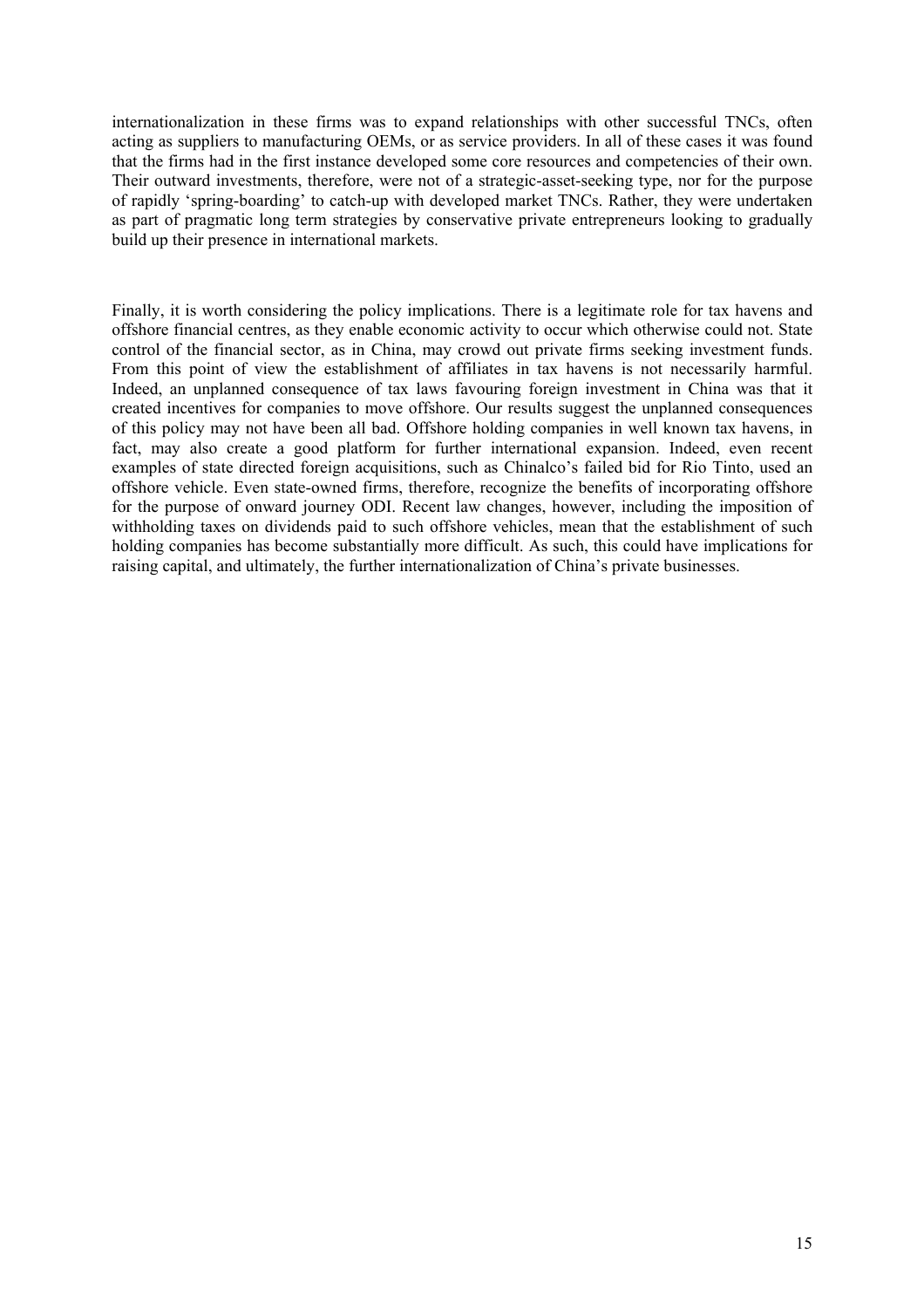| Name                              | a.               | b.     | <b>Main business</b>                                                                                                                               | <b>Source</b>   | Holding<br>structure                          | <b>Chinese</b><br>subsidia | Location<br>of<br>foreign                                                      | Value                                                                               | Overseas subsidiary role                                                                                                      | Seeking:               |
|-----------------------------------|------------------|--------|----------------------------------------------------------------------------------------------------------------------------------------------------|-----------------|-----------------------------------------------|----------------------------|--------------------------------------------------------------------------------|-------------------------------------------------------------------------------------|-------------------------------------------------------------------------------------------------------------------------------|------------------------|
| <b>HAITIAN</b><br><b>INT'L</b>    | C.I              | 3,700  | Manufacturing and sales of plastic<br>injection moulding machines and<br>parts                                                                     | p.65            | BVI, HK                                       | ries<br>14                 | subsidiaries<br>Italy,<br>Turkey,<br>Brazil and Hong<br>Kong<br>and<br>Germany | 5.4 mil real,<br>0.5<br>million<br>lira,<br>100,000<br><b>HK</b><br>euro,<br>10,000 | Sales (all) and trading (only HK);<br>manufacture, sales and R&D<br>(Germany)                                                 | Markets                |
| <b>KINGDOM</b><br><b>HOLDING</b>  | C.I              | 2,564  | Textiles, clothing                                                                                                                                 | p. 70<br>(2007) | BVI, HK                                       | 6                          | HK, Italy                                                                      | HK \$10,000                                                                         | Sales (after sales service), trading                                                                                          | Markets                |
| <b>JUTAL</b><br>OIL<br><b>SER</b> | C.I              | 1,843  | Provision of technical support for<br>oil and gas industry and sales of<br>equipment<br>and<br>materials,<br>fabrication of oil and gas facilities | p.72            | $BV(3)$ ,<br>HK(1)                            | $\mathfrak{H}$             | Macao, HK                                                                      | MOP100,000                                                                          | Civil engineering projects and<br>provision of technical support<br>services                                                  | Markets                |
| $CO-$<br><b>PROSPERITY</b>        | C.I              | 1,600  | Processing, printing and sales of<br>finished fabrics; manufacture and<br>sales of high density and high-end<br>varns                              | p. 65           | HK(1)                                         | $\tau$                     | HK                                                                             | <b>HK \$2</b>                                                                       | Trading of fabrics                                                                                                            | Markets                |
| <b>ND PAPER</b>                   | <b>B.</b>        | 10,800 | Paper, packaging                                                                                                                                   | p.99            | (2),<br><b>BVI</b><br>CI<br>(1),<br>$HK(3)$ , | >10                        | Vietnam $(1)$                                                                  | US \$30 m.                                                                          | Manufacture of paper                                                                                                          | Markets/effici<br>ency |
| <b>WASION</b><br><b>METERS</b>    | C.I              | 2,452  | Development, manufacture and sale<br>of electronic power, water and gas<br>meters; and<br>data collection<br>terminals                             | p. 98           | (2),<br><b>BVI</b><br>HK(1)                   | 8                          | Macao $(1)$                                                                    | MOP 1 m.                                                                            | Trading of power meters                                                                                                       | Markets                |
| <b>XIWANG</b><br><b>SUGAR</b>     | <b>B.</b>        | 2,616  | Refining sugar                                                                                                                                     | p.99            | <b>BVI</b><br>(1),<br>HK(1)                   | $\cdots$                   | South Korea (1)<br>HK(1)                                                       | won 300 m.<br><b>HKD 10,000</b>                                                     | Imports, trading and selling of<br>sweeteners and corn co-products,<br>exports (HK)                                           | Markets                |
| <b>CHINA</b><br><b>FLAVORS</b>    | C.I              | 832    | Research<br>$\&$<br>development,<br>manufacture and sale of flavours<br>and fragrances                                                             | p.71            | BVI $(4)$ ,<br>HK(1)                          | $\mathfrak{Z}$             | HK(1)                                                                          | <b>HKD 10,000</b>                                                                   | Trading                                                                                                                       | Markets                |
| <b>MINTH</b><br><b>GROUP</b>      | $\overline{CI}$  | 3,492  | Design, manufacturing, processing,<br>developing and sales of exterior<br>automobile body parts and moulds<br>of passenger cars                    | p.104           | BVI $(4)$ ,<br>HK(6)                          | >10                        | US $(1)$ , HK $(1)$ ,<br>Japan $(1)$<br>and<br>Thailand (1)                    | US <sup>-</sup><br>$$26 \text{ m.}$<br>HK\$ 4<br>m.<br>JPY 50<br>m.,<br>Bht 178 m.  | Primarily<br>sales/after<br>sales,<br>marketing<br>development<br>$(US)$ ,<br>trading/logistics and technology<br>import (HK) | Markets                |
| <b>SHENZHOU</b><br><b>INTL</b>    | $\overline{C.I}$ | 37,436 | Manufacturing and sale of knitwear<br>products                                                                                                     | p.125           | <b>BVI</b><br>(1),<br>HK(2)                   | >10                        | Cambodia (1)                                                                   | $\overline{\$}30$ m.                                                                | Manufacture/sales of knitwear, to<br>Cambodia and beyond                                                                      | Markets/effici<br>ency |
| <b>XINYU</b><br><b>HENGDELI</b>   | C.I              | 3,950  | distribution<br>and<br>Retail<br>of<br>internationally<br>branded watches,<br>and the related after-sale services                                  | p.89            | None                                          | >10                        | Italy, Hong Kong                                                               | Euro<br>-1<br>m.,<br>HKD 5 m.                                                       | Production and wholesale of luxury<br>writing instruments (Italy), retail of<br>watches and jewellery (HK)                    | Markets                |

# Table 1: onward journeying investments in Hong Kong listed sample of firms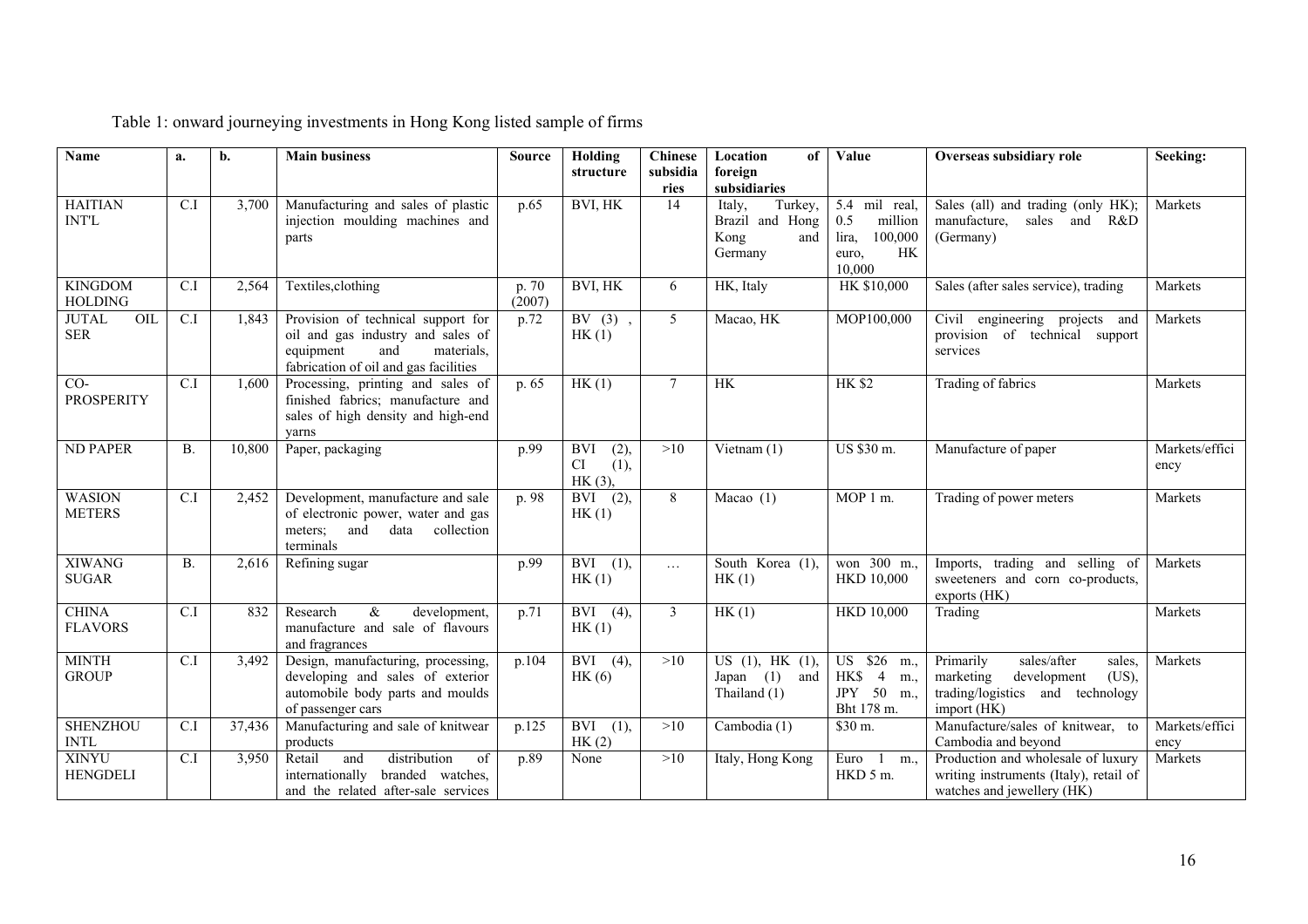|                                    |                  |          | and other extended goods                                                                                                               |        |                                |                |                                            |                                                                                 |                                                                                          |                        |
|------------------------------------|------------------|----------|----------------------------------------------------------------------------------------------------------------------------------------|--------|--------------------------------|----------------|--------------------------------------------|---------------------------------------------------------------------------------|------------------------------------------------------------------------------------------|------------------------|
| <b>AAC</b><br><b>ACOUSTIC</b>      | C.I              | 9,928    | Manufacture and sales of acoustic<br>related products                                                                                  | p. 77  | No                             | >10            | HK(2)                                      | $\ddots$                                                                        | <b>Sales</b>                                                                             | Markets                |
| <b>GST</b><br><b>HOLDINGS</b>      | $\overline{CI}$  | 3,531    | Development, manufacturing, sales<br>and installation of intelligent fire<br>detection and control systems                             | p.93   | $2$ BVI                        | >10            | UK, Dubai                                  | $\ldots$                                                                        | <b>Sales</b>                                                                             | Markets                |
| <b>JOLIMARK</b>                    | $\overline{C.I}$ | 897      | Manufacture and sale of printers<br>and and other electronic products<br>manufacturing                                                 | p.54   | $\overline{BVI}$ (2),<br>HK(2) | >10            | Singapore, HK                              | $\dddotsc$                                                                      | Sales and logistics                                                                      | Markets                |
| <b>CHINA GLASS</b>                 | <b>B.</b>        | 6,476    | marketing<br>Production,<br>and<br>distribution of glass and glass<br>products                                                         | p.80   | $\overline{BVI}$ (1),<br>HK(1) | >10            | HK                                         | $\ldots$                                                                        | Trading                                                                                  | Markets                |
| <b>CHINA</b><br>SP<br><b>STEEL</b> | C.I              | 3,300    | Specialized steel products                                                                                                             | p.105  | $\overline{BVI}$ (4),<br>HK(4) | >10            | Indonesia.<br>Singapore and HK             |                                                                                 | Mining, trading                                                                          | Markets/resou<br>rces  |
| <b>XINYI GLASS</b>                 | C.I              | 7,338    | Production and sales of float glass<br>products including photovoltaic<br>glass and automobile glass                                   | p.84   | BVI(1)                         | >10            | Canada,<br>Germany, Japan<br>and Hong Kong | CAD 120,000,<br>Yen 20 m.,<br>Euros 25,000,<br>US\$ 10,000,<br><b>HKD 10 M.</b> | Sales agents                                                                             | Markets                |
| <b>TEXHONG</b><br><b>TEXTILE</b>   | C.I              | 14,952   | Manufacture and sale of yarn, grey<br>fabrics and garment fabrics                                                                      | p. 141 | BVI, HK<br>(numerous           | >10            | Vietnam,<br>HK,<br>Macao                   | 16mill.<br>Us<br>dollars, HKD,<br>10,000<br>and<br><b>MOP</b><br>\$100,000,     | Manufacturing of yarn (Viet Nam),<br>trading                                             | Markets/effici<br>ency |
| <b>SHINEWAY</b><br><b>PHARM</b>    | C.I              | 2,345    | Research<br>development,<br>and<br>manufacture and trading of Chinese<br>pharmaceutical products.                                      | p. 84  | (2),<br><b>BVI</b><br>HK(2)    | 5              | HK                                         | $\ldots$                                                                        | Trading, Chinese pharmaceuticals                                                         | Markets                |
| <b>ESPCO</b>                       | C.I              | 316      | Gold exploration, mining<br>and<br>mineral processing                                                                                  | p.61   | BVI(1)                         | $\overline{1}$ | HK,<br>Singapore,<br>Macao                 | US \$ 50,000<br>HKD 1 m.<br>Macao MOP 1<br>m.                                   | Trading and distribution of desktop<br>PC components                                     | Markets                |
| LI NING                            | C.I              | 4,001    | Research, design, manufacturing,<br>distribution and retailing of sports<br>footwear, apparel and accessories<br>for sport and leisure | p. 113 | $BVI$ (1),<br>HK(2)            | >10            | Spain, USA and<br>Singapore                | US<br>\$1,000,<br>Euro 3,000                                                    | Sale of sports goods (Spain,<br>Singapore), design of athletic shoes<br>and apparel (US) | Markets                |
| <b>TENCENT</b>                     | $\overline{C.I}$ | $\ldots$ | Provision of internet and mobile<br>value-added services and online<br>advertising services.                                           | p.113  | $\overline{BVI}$ (one)         | >10            | <b>HK</b>                                  | $\ldots$                                                                        | VOIP service provision                                                                   | Markets                |
| <b>SINOCOM</b><br><b>SOFT</b>      | C.I              | 3.016    | Provision of outsourcing software<br>development services and technical<br>support services.                                           | P.68   | BVI(5)                         | 5              | Japan $(2)$                                | JPY 40 m.                                                                       | Provision of outsourcing software<br>development services                                | Markets                |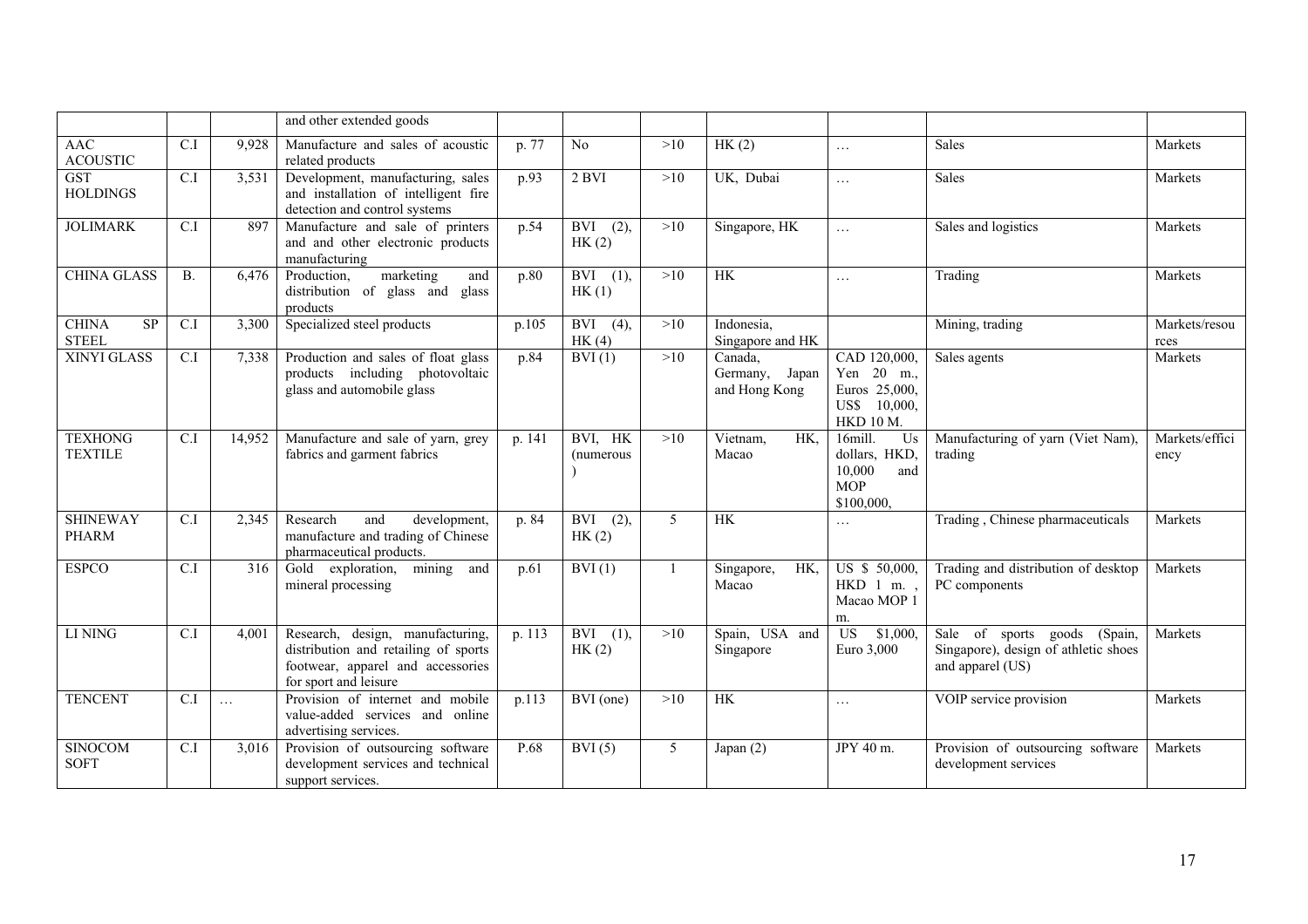| <b>SMIC</b>                     | C.I              | 10,598 | Computer-aided<br>design,<br>manufacturing, packaging,<br>testing<br>and trading of integrated circuits<br>and other semiconductor services  | p.121 | BVI, HK,<br>Samoa<br>and CI              | 8              | US, Japan, Italy,                                    | $\cdots$                              | Marketing and sales                                                                                                                 | Markets               |
|---------------------------------|------------------|--------|----------------------------------------------------------------------------------------------------------------------------------------------|-------|------------------------------------------|----------------|------------------------------------------------------|---------------------------------------|-------------------------------------------------------------------------------------------------------------------------------------|-----------------------|
| <b>ECOGREEN</b>                 | C.I              | 301    | Production and trading of fine<br>chemicals from natural resources<br>for use in aroma chemicals and<br>pharmaceutical products              | p. 94 | <b>BVI</b><br>(2),<br>Netherlan<br>ds(1) | 9              | Netherlands<br>and<br><b>HK</b>                      | 18,000<br>Euro<br>HK 10,000           | Sale<br>of<br>chemicals<br>fine<br>(Netherlands), trading (HK)                                                                      | Markets               |
| <b>CHINA</b><br><b>ORIENTAL</b> | <b>B.</b>        | 9,400  | Iron and steel, including mining<br>operations                                                                                               | p.156 | <b>BVI</b><br>$(\text{many})$            | >10            | <b>HK</b>                                            | $\cdots$                              | Import and export of goods                                                                                                          | Markets               |
| <b>ALIBABA</b>                  | $\overline{C}$ . | 7,992  | Provision of software, technology<br>and other services on online<br>business-to-business marketplaces                                       | p.114 | <b>BVI</b><br>(many)                     | Some           | US,<br>Japan, HK,<br>UK, Taiwan                      | HKD \$4 m<br>Not exact                | Provision of internet content and<br>advertising<br>services<br>(Japan),<br>Technology<br>maintenance.<br>marketing, admin (US, UK) | Markets/assets        |
| <b>ANTON</b><br><b>OILFIELD</b> | C.I              | 1,000  | Provides high-end oilfield services<br>and products in the areas of well<br>services, drilling and production<br>services and field services | p.75  | HK(1)                                    | 15             | Dubai<br>Canada.<br>and HK                           | $\ddots$                              | Sales and leasing of drilling<br>equipment, services and sales (HK)                                                                 | Markets               |
| <b>BYD</b><br><b>ELECTRONIC</b> | <b>HK</b>        | 39,000 | Manufacture<br>$\sigma$ f<br>handset<br>components and modules, and<br>provide assembly services<br>for<br>handsets                          | P.62  | <b>CI</b><br>(1),<br>BVI(1)              | 3              | Hungary, India                                       | HUF 3.5 bil.<br>RS 2.5 bil.           | Manufacture and sale of mobile<br>handset components                                                                                | Markets/assets<br>(?) |
| <b>EYANG</b><br><b>HOLDINGS</b> | C.I              | 1,856  | Manufacture and sale of multi-layer<br>ceramic capacitor, mobile phones<br>and mobile phone components                                       | p.84  | <b>BVI</b><br>(1),<br>HK(1)              | $\overline{4}$ | <b>HK</b>                                            | HKd <sub>05</sub> m                   | Trading<br>of<br>mobile<br>phone<br>components                                                                                      | Markets               |
| <b>HONGHUA</b><br><b>GROUP</b>  | C.I              | 3,487  | Research, design, manufacture,<br>setting and sale of land rigs and<br>related parts and components.                                         | p.108 | HK(1)                                    | 6              | US, Russia, UAE,<br>India, Indonesia<br>and Pakistan | us\$ 0.8 m, R.<br>10,000, AED<br>1 m. | Sales/customer<br>service,<br>and<br>manufacture of drilling rigs and<br>related parts (US)                                         | Markets               |
| <b>SOLARGIGA</b>                | C.I              | 1,186  | Trading and manufacture<br>of<br>monocrystalline silicon ingots and<br>wafers,<br>processing<br>of<br>solar<br>ingots/wafers                 | p.105 | $BVI(1)$ .<br>HK(1)                      | 6              | <b>HK</b>                                            | $\cdots$                              | Trading of silcion wafers                                                                                                           | Markets               |

Notes: a. is place of incorporation; b. is number of employees; BVI is British Virgin Islands; CI is Cayman Islands; HK is Hong Kong. Sources: all information taken from annual reports for 2008, unless otherwise stated.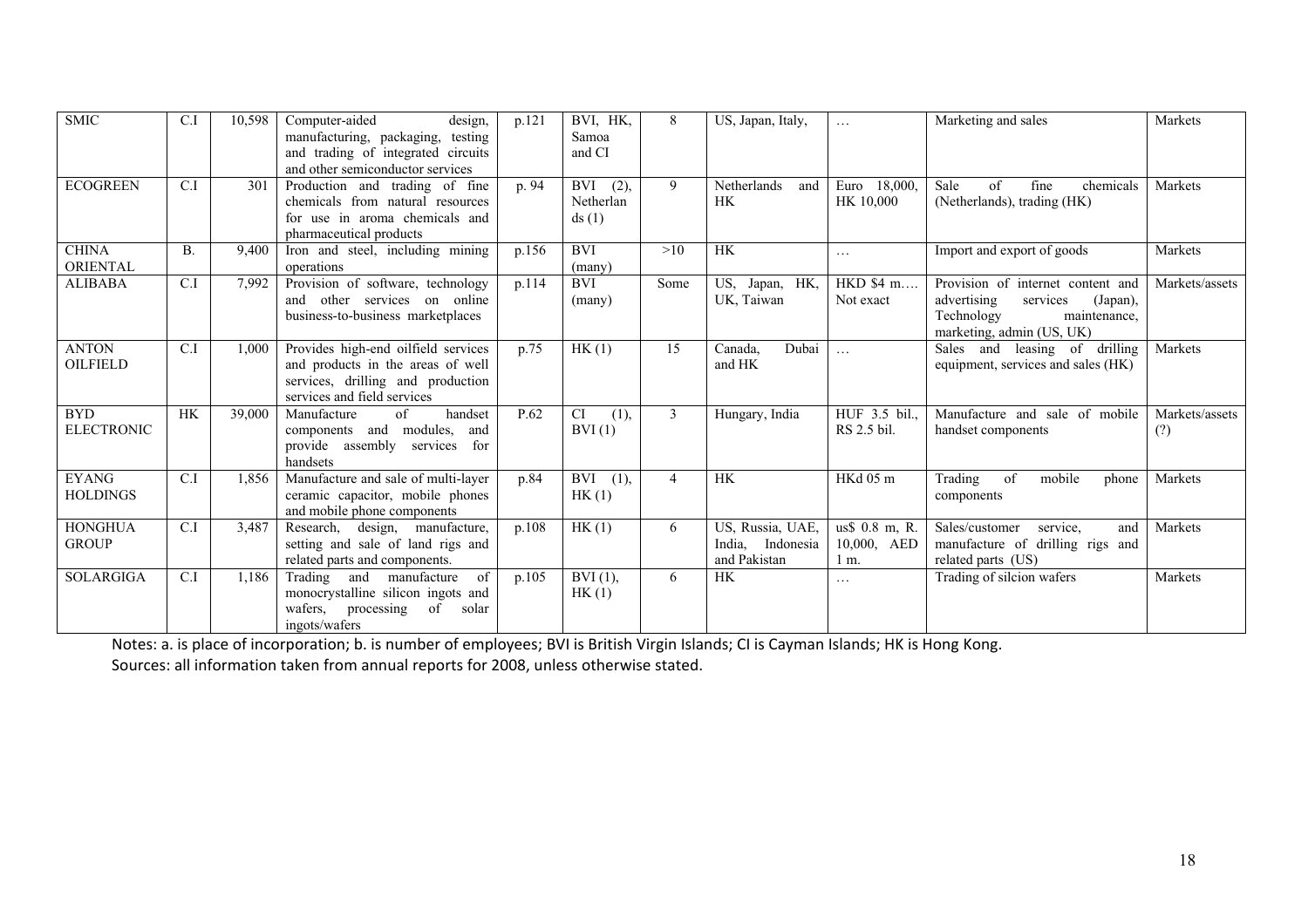| Name                                            | a.              | b.        | Industry                                       | $Inv.$ Holding                       | Chinese subs                | Number of overseas<br>subsidiaries                   | Business of overseas subsidiaries                                                       | Seeking:              |
|-------------------------------------------------|-----------------|-----------|------------------------------------------------|--------------------------------------|-----------------------------|------------------------------------------------------|-----------------------------------------------------------------------------------------|-----------------------|
| China Finance Online                            | HK              | 1,310     | <b>Business services</b>                       | $HK$ (1), BVI<br>(4)                 | PRC $(8)$                   | HK(3)                                                | Consulting, brokerage services                                                          | Markets               |
| Medical<br>China<br>Technologies                | $\overline{CI}$ | 843       | and medical<br>Surgical<br>instruments         | BVI(3), HK(1)                        | PRC(3)                      | HK(3), US(1)                                         | Trading                                                                                 | Markets               |
| China Techfaith                                 | <b>CI</b>       | $400+$    | Business services                              | BVI (8), HK (1)                      | 7 BVI, 2 PRC,<br>$1$ HK     | HK(1), US(1)                                         | Mobile handsets, design (US), sales<br>(HK)                                             | Markets/assets        |
| Technology<br>China<br>Global                   | <b>BVI</b>      | 110       | $\&$<br>Converted<br>paper<br>paperboard prods | <b>BVI</b>                           | Not clear                   | HK, Macao                                            | Formerly paper trading                                                                  | Markets               |
| LDK Solar                                       | <b>CI</b>       | 14,130    | Semiconductors<br>$\&$<br>related devices      | <b>HK</b><br>(1)<br>Luxembourg (1)   | PRC $(5)$                   | US $(1)$ , Germany $(1)$                             | Leading manufacturer of crystalline<br>wafers, solar cells and modules                  | Markets               |
| Financial<br>Longtop<br>Technologies            | <b>CI</b>       | 2,602     | Computer programming<br>services               | $BVI(1)$ , $HK(1)$                   | PRC $(5)$                   | HK, Singapore, US                                    | No details                                                                              | Markets               |
| New<br>Oriental<br>Education<br>&<br>Technology | $\overline{CI}$ | $5,200 +$ | <b>Educational services</b>                    | 3<br>PRC,<br>Canada                  | PRC (50+                    | Canada (1), HK (3)                                   | No details                                                                              | Markets               |
| ReneSola                                        | <b>BVI</b>      | 3,258     | Semiconductors<br>&<br>related devices         | $\ldots$                             | PRC $(3)$                   | $US(1)$ , Singapore $(1)$ ,<br>Malaysia (1)          | Procurement of raw silicon                                                              | Resources             |
| Semiconductor<br>Manufacturing<br>International | <b>CI</b>       | 10,598    | Semiconductors<br>&<br>related devices         | $CI(5)$ , BVI $(1)$ .<br>Samoa $(1)$ | PRC(7)                      | Italy, Japan, US, HK                                 | Trading/sales/marketing                                                                 | Markets               |
| Sinovac Biotech LTD                             | AT              | 354       | Pharmaceutical<br>preparations                 | $\ldots$                             | 2 PRC                       | HK(1)                                                | Biotech                                                                                 | Markets               |
| Trina Solar LTD                                 | <b>CI</b>       | 4,604     | Semiconductors<br>&<br>related devices         | BVI(1)                               | PRC $(2)$                   | Korea (1), HK (1)                                    | Procuring silicon and and arranging<br>tolling manufacturing (HK), Korea<br>(marketing) | Markets/resour<br>ces |
| VanceInfo<br>Technologies                       | <b>CI</b>       | 6,075     | Computer programming<br>services               | $BVI(1)$ , $HK(1)$                   | PRC(8)                      | US (2), Japan (1), HK (1),<br>Malaysia (1)           | IT outsourcing, service clients                                                         | Markets               |
| Yingli Green Energy<br>Holding                  | <b>CI</b>       | 4,704     | Semiconductors<br>&<br>related devices         | $BVI(1)$ ,                           | PRC(8)                      | Germany (2)                                          | Sales, some manufacturing                                                               | Markets               |
| Baidu.com                                       | <b>CI</b>       | 6,387     | Computer programming<br>services               | $BVI(1)$ , $HK(1)$                   | PRC $(7)$                   | Japan $(3)$                                          | Targetting Japanese market                                                              | Markets               |
| China Sunergy                                   | $\overline{CI}$ | 1,799     | &<br>Semiconductors<br>related devices         | 1 BVI                                | PRC $(1)$                   | HK $(1)$ Germany $(1)$                               | <b>Sales</b>                                                                            | Markets               |
| JA Solar Holding                                | CI              | 4,213     | $\&$<br>Semiconductors<br>related devices      | 1 BVI, 1 HK                          | PRC $(6)$                   | US(1)                                                | Sales                                                                                   | Markets               |
| Medical<br>Mindray<br>International             | <b>CI</b>       | 5,554     | medical<br>Surgical and<br>instruments         | $BVI(6)$ , HK $(2)$                  | $\overline{\text{PRC}}$ (3) | UK, Italy, US, Singapore,<br>India, Russia, Germany, | Numerous, undertook US \$ 209 million<br>acquisition of Datascope in 2009               | Markets/assets        |

# Table 2: onward journey investments in the US listed sample of firms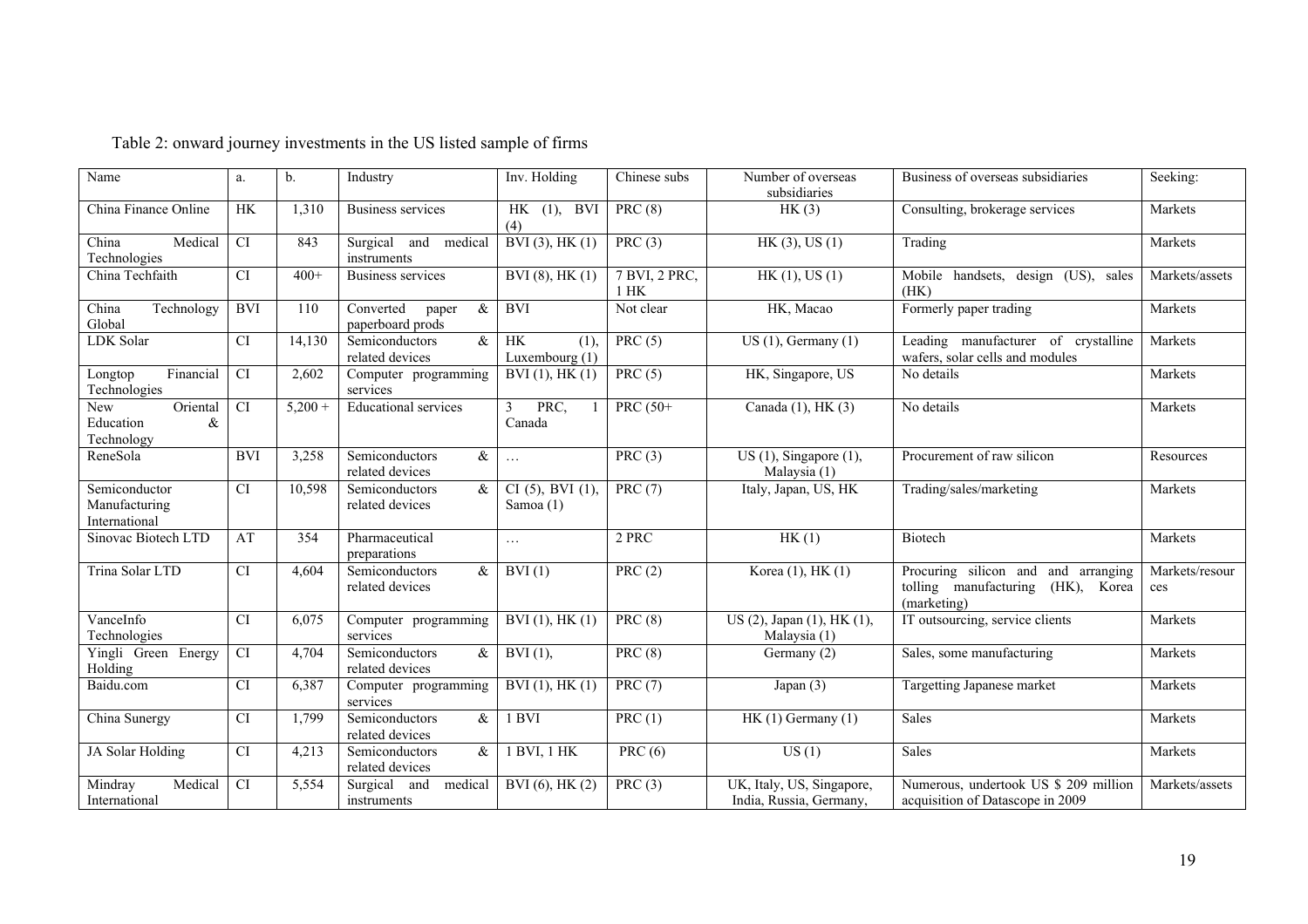|                                  |           |       |                                                     |                                                        |                                                  | France, Netherlands, Canada,<br>Mexico, Brazil, Sweden,<br>Turkey                                        |                                                              |                       |
|----------------------------------|-----------|-------|-----------------------------------------------------|--------------------------------------------------------|--------------------------------------------------|----------------------------------------------------------------------------------------------------------|--------------------------------------------------------------|-----------------------|
| Perfect World Co.                | CI        | 2,096 | Software                                            | HK(1), BVI(1)                                          | PRC(4)                                           | $US(1)$ , Malaysia $(1)$                                                                                 | Sales/businesse expansion                                    | Markets               |
| Simcere<br>Pharmaceutical Group  | <b>CI</b> | 2,759 | Pharmaceutical<br>preparations                      | $(1)$ , HK<br>BVI<br>(1)                               | PRC (11), 1<br><b>HK</b>                         | HK(1)                                                                                                    | Trading                                                      | Markets               |
| Suntech<br>Power<br>Holdings     | <b>CI</b> | 9,070 | &<br><b>Semiconductors</b><br>related devices       | <b>BVI</b><br>(3)<br>(1)<br>Singapore<br>HK(1), Cyprus | PRC(9)                                           | Germany, Japan, Australia<br>$(3)$ , Germany $(3)$ , Italy, US<br>(3), Cyrpus, Switzerland,<br>Korea, HK | Sales/procurement and technology                             | Markets/resour<br>ces |
| <b>WSP Holdings</b>              | <b>CI</b> | 4,414 | Oil<br>filed<br>&<br>gas<br>machinery $&$ equipment | <b>BVI</b>                                             | <b>PRC</b><br>$(2)$ , US<br>Canada<br>(1)<br>( I | $US(1)$ , Canada $(1)$                                                                                   | Sales/trading                                                | Markets               |
| WuXi PharmaTech                  | <b>CI</b> | 3,347 | Pharmaceutical<br>preparations                      | 1 BVI, 1 US                                            | PRC(5)                                           | US(1)                                                                                                    | Biotech, \$163 m.                                            | Markets/assets        |
| Solarfun<br>Power<br>Holdings    | <b>CI</b> | 3,989 | $\&$<br><b>Semiconductors</b><br>related devices    | <b>BVI, 1 US</b>                                       | $1$ HK                                           | $US(1)$ , Germany $(1)$                                                                                  | <b>Sales</b>                                                 | Markets               |
| The9 Limited                     | <b>CI</b> | 1,626 | Business services                                   | $1$ HK                                                 | $HK$ (2), PRC<br>(6)                             | $HK(1)$ , Korea                                                                                          | Online games                                                 | Assets                |
| Vimicro<br>International<br>Corp | <b>CI</b> | 663   | Semiconductors<br>$\&$<br>related devices           | HK(1)                                                  | PRC $(6)$                                        | $US(1)$ , $HK(1)$                                                                                        | Small research and development team<br>$(US)$ , sales $(HK)$ | Market/assets         |

Corp Notes: a. is place of incorporation; b. is number of employees; AT is Antigua and Barbuda.

Sources: all information taken from 2008 20-F filings unless otherwise stated.